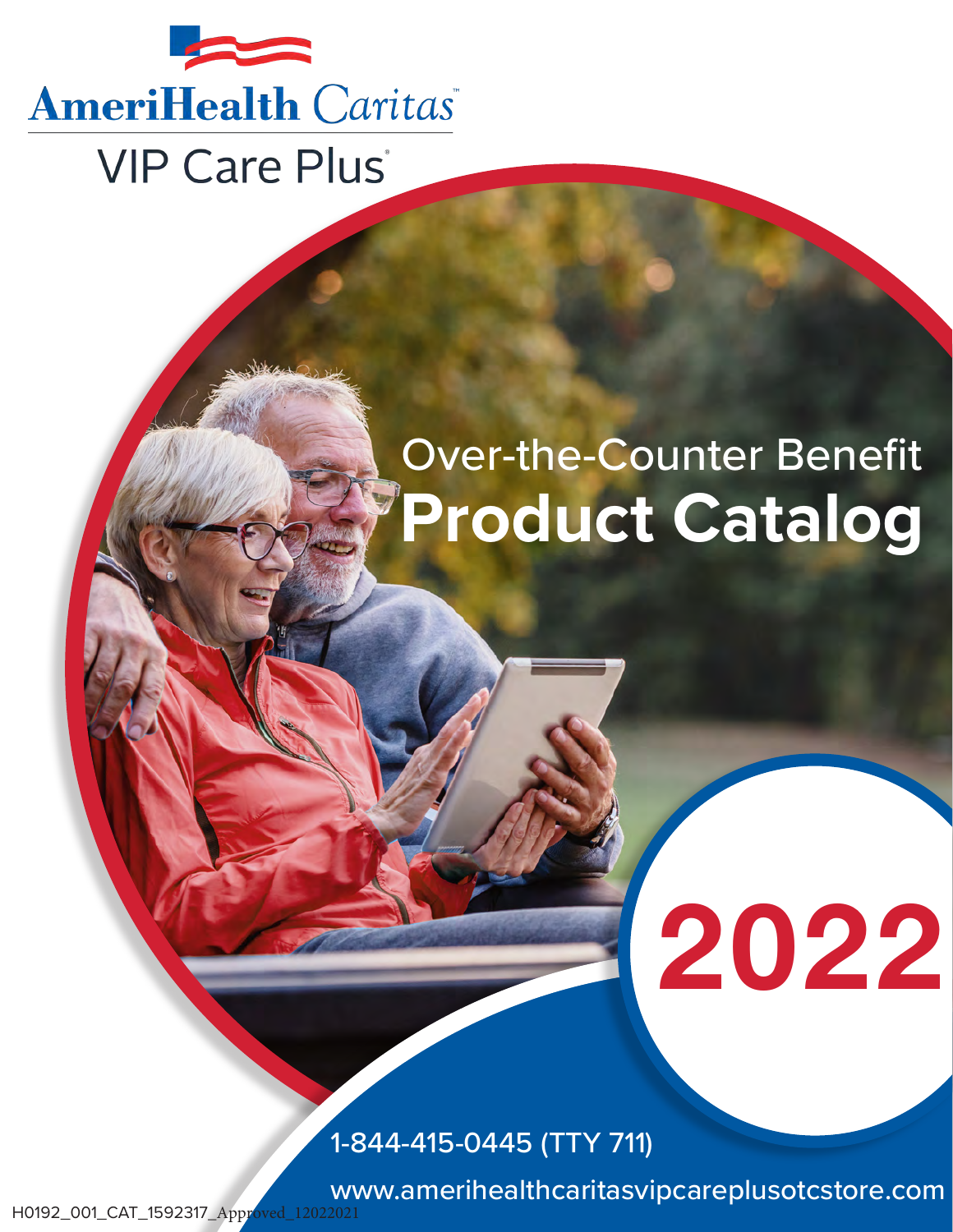Dear Member:

By enrolling in AmeriHealth Caritas VIP Care Plus (Medicare-Medicaid Plan), you receive a **quarterly benefit of \$75** to spend on over-the-counter (OTC) products that are exclusively available from this catalog. Your OTC benefit allows you to select items such as cold and cough medicines, incontinence products, vitamins, dental care items, and much more. Items ordered from this catalog will be shipped directly to you, at no cost to you!

## What is covered with your OTC benefit?

**Eligible items** include OTC remedies or medicines to alleviate or treat illness or injury, such as dental care items, eye and ear care items, and incontinence supplies (adult diapers). These items do not require a prescription from a health care provider.

**Dual-purpose items** are items that may serve more than one purpose. These items are sometimes used to alleviate or treat a medical condition or they may be used to promote general health and well-being. These items do not require a prescription from your provider to purchase; however, AmeriHealth Caritas VIP Care Plus (Medicare-Medicaid Plan) strongly recommends that you discuss these items with your provider prior to ordering or using. For your convenience, we have identified these categories throughout the catalog.

Your quarterly benefit can be used anytime during the quarter to order OTC items from this catalog. You cannot spend out-of-pocket beyond your benefit allowance and any unused benefit is forfeited at the end of each quarter. In addition, any out-of-pocket OTC items purchased by you will not be eligible for reimbursement from the benefit plan or Fieldtex Products Inc. If mailing your order form, be sure to allow seven days for your order to reach us.

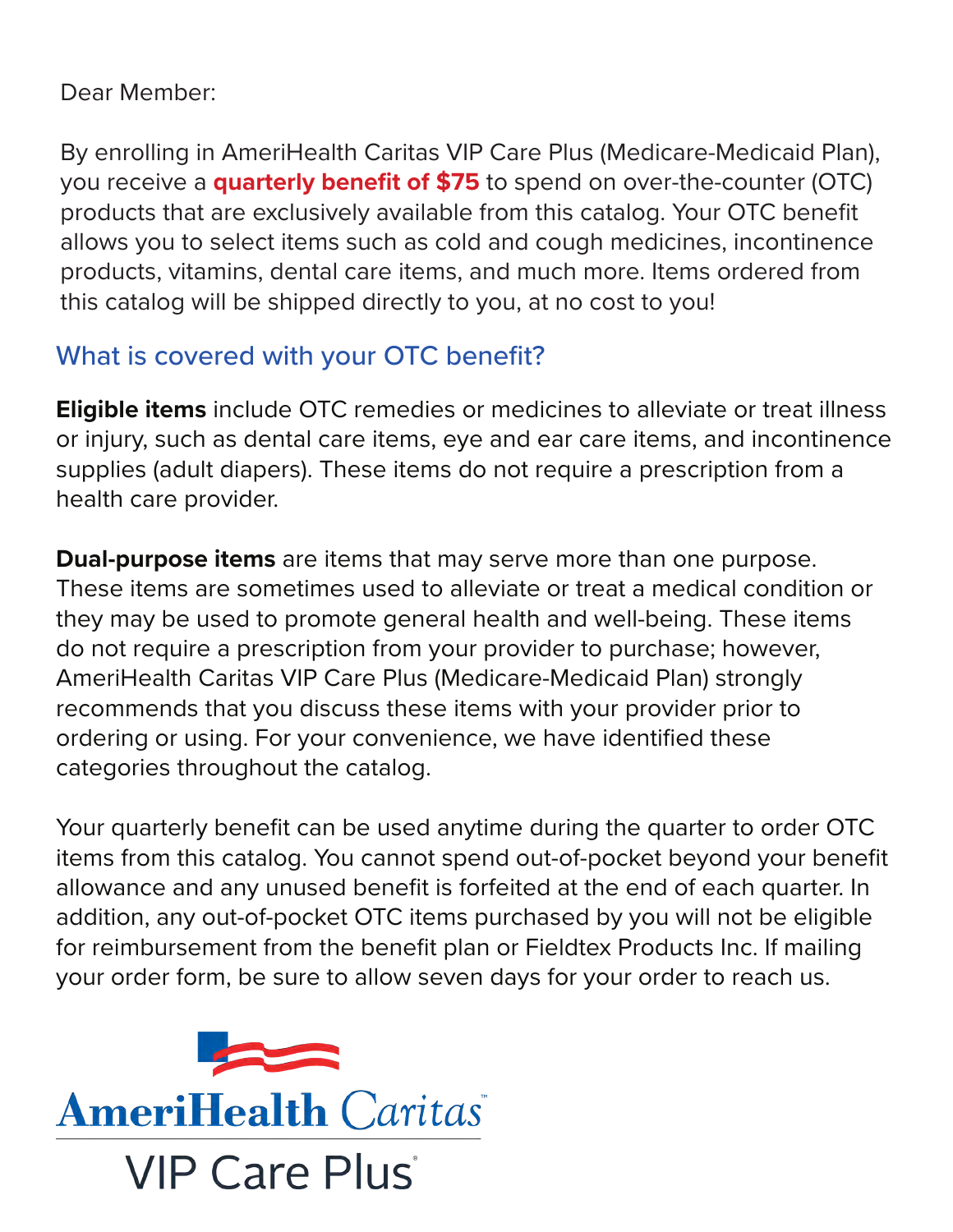#### How to order

There are three easy ways to place your order: by mail, by phone or online. Whatever way you choose to place your order, be sure to have your member ID number available to access your benefit.

# Fill out the attached mail order form and drop it in the mail to: **By Mail**

#### **2921 Brighton-Henrietta TL Road, Rochester, NY 14623**

Be sure to give the order seven days to reach us. The order will be processed in the quarter that it is received, unless otherwise specified. A new mail order form is sent with each of your quarterly shipments.



 $\mathfrak{g}$ 

## **By Phone**

#### **1-844-415-0445 (TTY 711)**

Call us Monday – Friday 8 a.m. to 5 p.m., Saturday from 9 a.m. to 5 p.m., and Sunday from 10 a.m. to 5 p.m., and our friendly customer service representatives will take your order.



#### **Online**

#### **www.amerihealthcaritasvipcareplusotcstore.com**

The online webstore is available to place orders 24 hours a day, seven days a week.

Visit **www.amerihealthcaritasvipcareplusotcstore.com** and follow the steps on the next page to register your online account.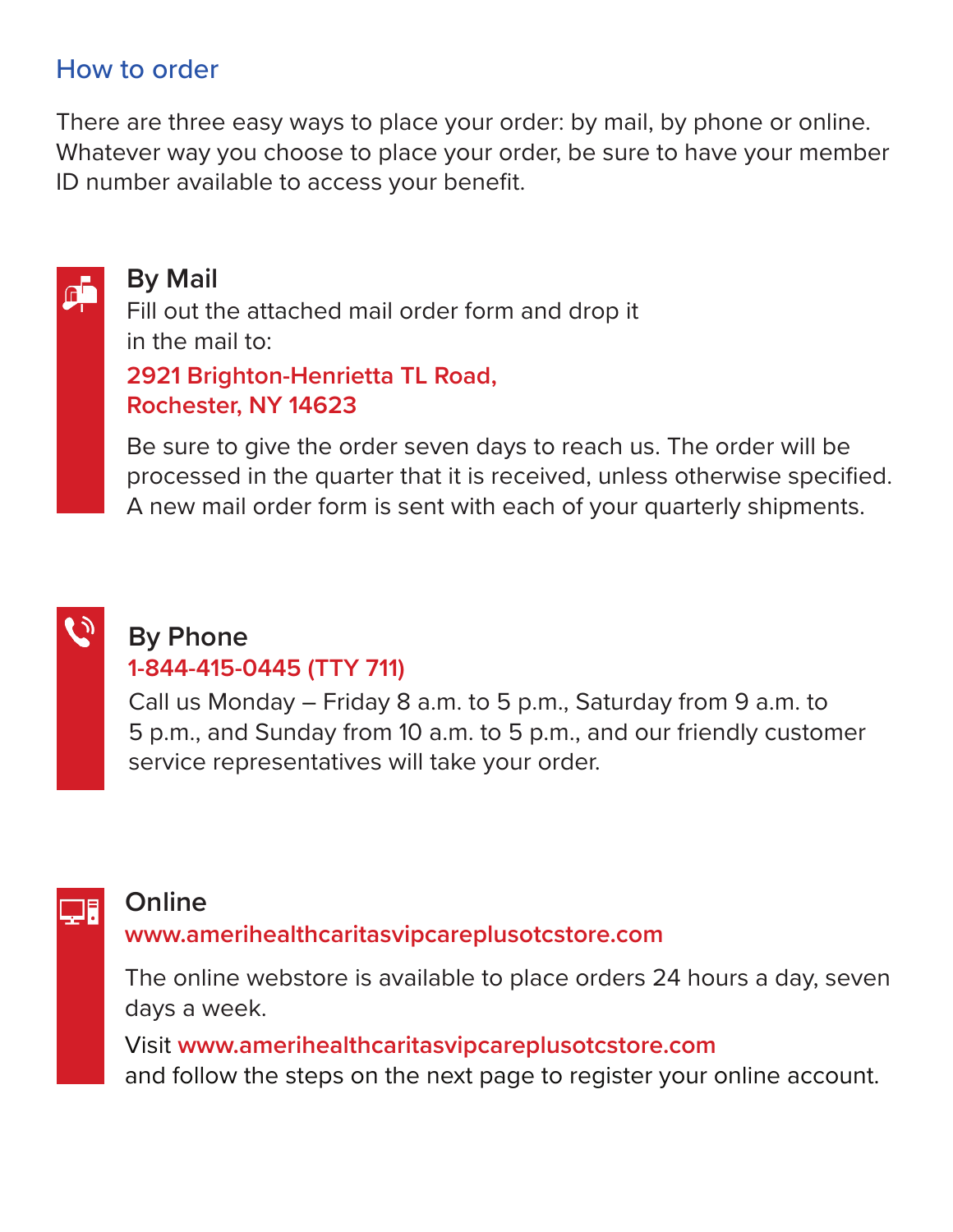#### Webstore registration

To register your online account, follow the below steps so you can begin placing orders on the webstore.

- 1. Open an internet browser window and go to **www.amerihealthcaritasvipcareplusotcstore.com**
- 2. Located on the right hand side of the homepage is a grey box that has a member ID and password field. Located just below the login button is a register button. Click on the word register to setup your account. You will be redirected to a page that will ask for your member ID number, email address, date of birth and zip code. You will need to input this information to register your account.

When entering your member ID number, be sure to enter the nine digit number just as it is listed on your member ID card. Do not include any additional letters that might precede your ID number.

See image.



- 3. After inputting your information you will receive an email from noreply@amerihealthcaritasvipcareplusotcstore.com informing you that you have recently registered and now need to set your password. Click on "click here" in the email to be redirected to the set password landing page.
- 4. Choose a secure password that you will remember because you are required to login to the store everytime you place an order. We recommend typing your password into Microsoft Word, and then from there copy and paste the password into the password fields. That way you'll know that your password was input correctly in both fields.
- 5. Once you successfully register your account, you can use your credentials to login and place orders on the webstore at any time.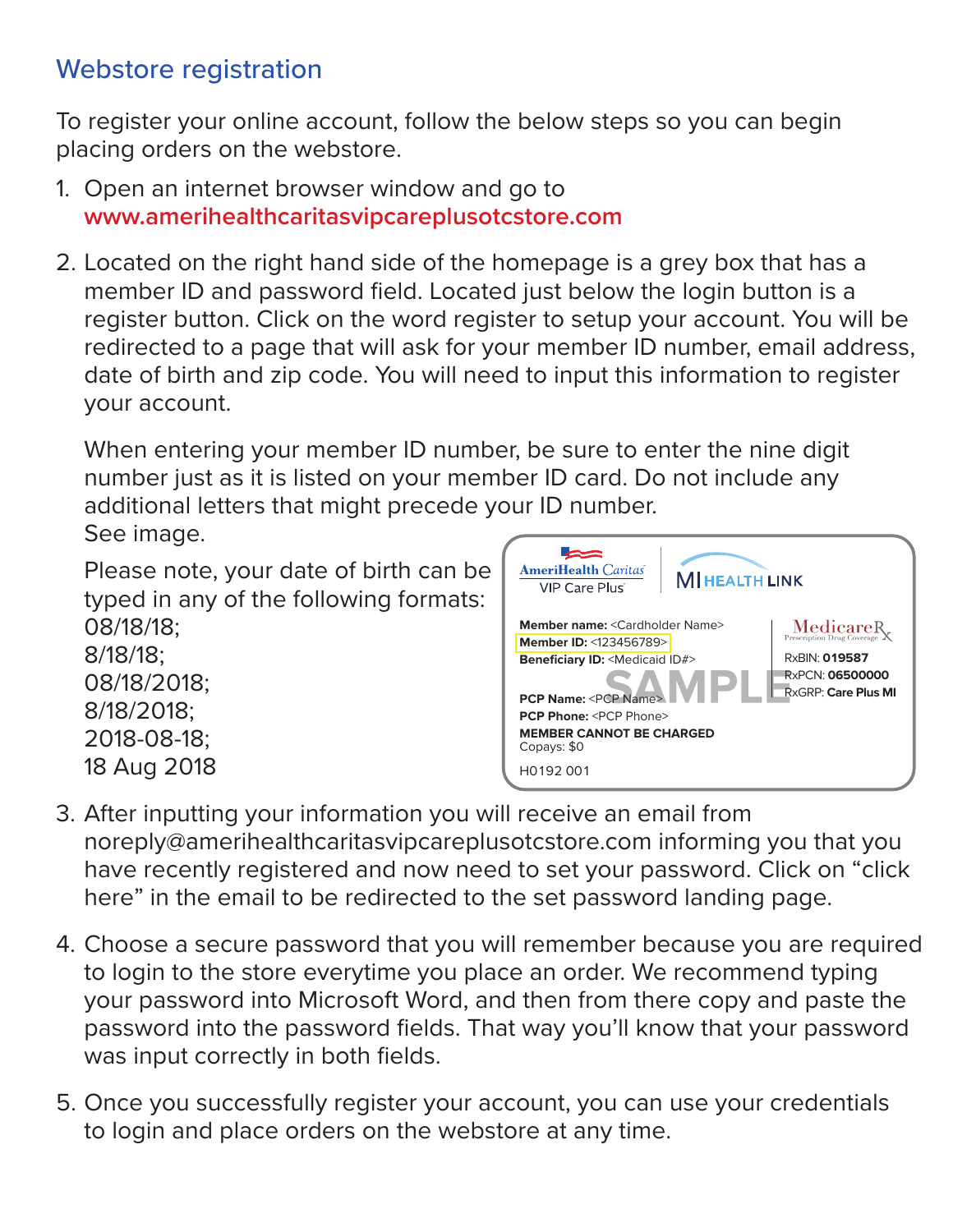#### Ordering Process

- 1. Be sure to have your member ID number (found on the front of your ID card). You will need to provide your member ID number to access your account online or over the phone.
- 2. Each quarter, choose the items you would like and write the part number on your order form. Have the filled-out form available when you call or go online for faster and easy ordering.
- 3. Total all the items, and be sure to stay within your available allowance. If you go over your **\$75 benefit**, you will not be able to complete your order.
- 4. You are limited to three free shipments per quarter.

#### Important things to remember **Please keep this catalog for your entire 2022 benefit year.**

- Your OTC benefit covers only the items included in this catalog.
- The website is available 24 hours a day, seven days a week, unless down for maintenance. The call center is available to take orders Monday – Friday from 8 a.m. to 5 p.m., Saturday 9 a.m. to 5 p.m., and Sunday 10 a.m. to 5 p.m. If you want to place your order by mail, please give at least seven days for the mail order form to reach us.
- Please allow seven to 10 business days for delivery of in-stock items. You will be notified if an item is out of stock and may take longer for delivery. Mail orders will be processed in the quarter in which they are received, unless otherwise specified. The catalog's products may be substituted without notice.
- Our commitment to you: We will never substitute a brand name product with a generic version.
- Quantity limits have been set on all product categories. Limits are noted in the catalog and enforced.
- If you receive a damaged item, call Fieldtex Products Inc. immediately at **1-800-353-7763 (TTY 711)** Monday – Friday 8 a.m. to 5 p.m. The item will be exchanged for an identical item at no cost to you. Please note that only damaged products can be exchanged within 30 days of purchase. No other returns are allowed.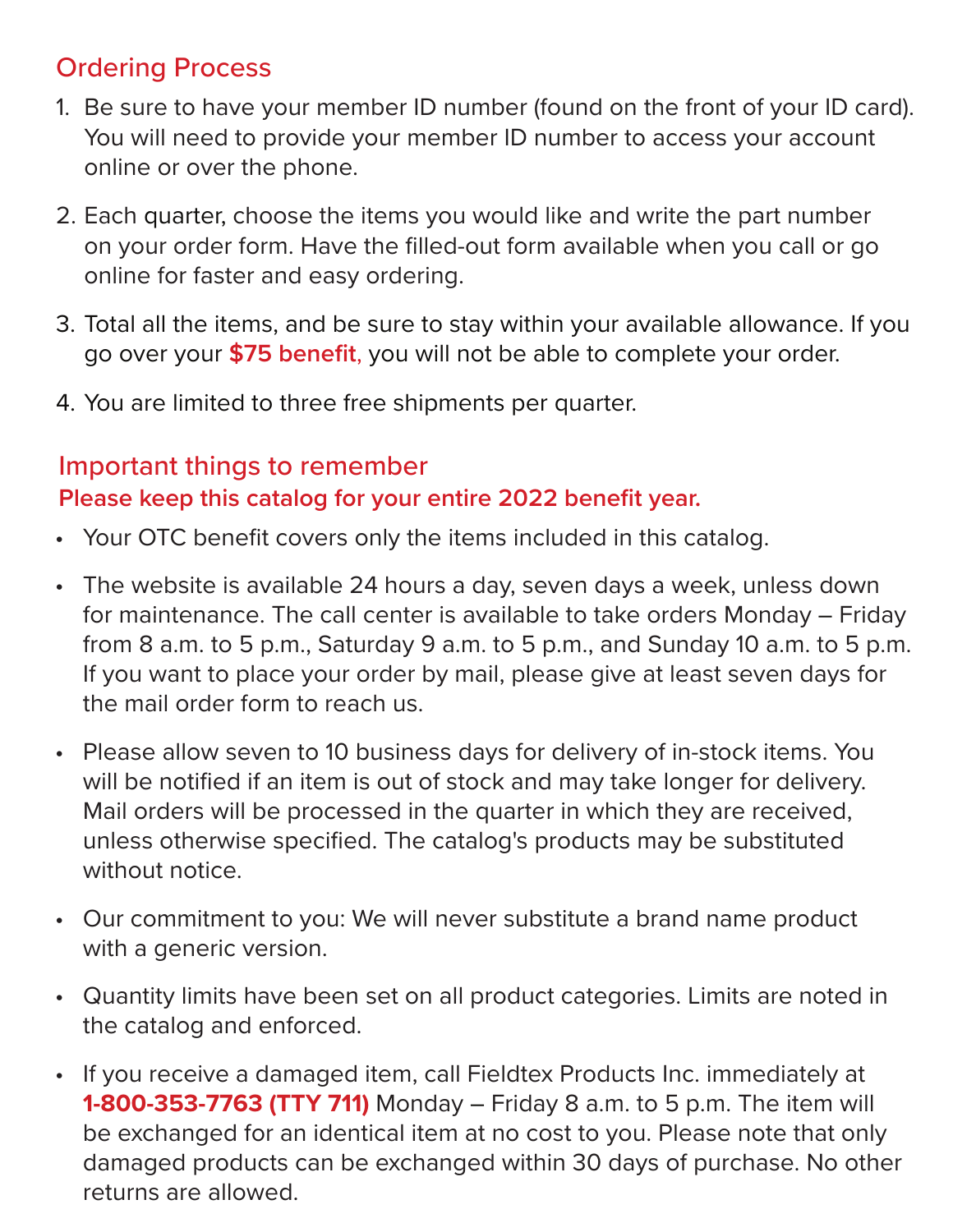#### Important things to remember **Please keep this catalog for your entire 2022 benefit year.**

- AmeriHealth Caritas VIP Care Plus (Medicare-Medicaid Plan) and Fieldtex Products Inc. are not responsible for lost or stolen packages. For delivery issues, please contact your carrier.
- Fieldtex Products is the supplier of all the products in this catalog and can only answer questions pertaining to your order. Medical information regarding the use of these products is not available. Please consult your provider.
- The OTC benefit only guarantees members a credit, per membership term, to use while ordering items listed in this catalog. Please note, however, that the items themselves are not offered or guaranteed by AmeriHealth Caritas VIP Care Plus (Medicare-Medicaid Plan)
- The health information provided in this catalog is general in nature and is not medical advice or a substitute for professional health care. It is provided for your information and convenience only. Fieldtex Products, Inc. does not guarantee the accuracy or completeness of the information, and does not recommend or endorse the products which are referenced in this catalog.
- Products in this catalog should only be ordered for the use of the enrolled member.
- Items in the OTC Benefit Catalog may change throughout the year. A copy of this catalog is also available on the AmeriHealth VIP Care Plus website at **www.amerihealthcaritasvipcareplus.com.**
- To purchase dual-purpose items under your plan, your primary care provider (PCP) must recommend them to you for a specific diagnosed condition. Please speak to your PCP before ordering these items. For your convenience, we have identified dual-purpose items in the Eligible Items section of the catalog.
- Please note that certain items in this catalog may be covered under Medicare Part B or Part D. When the item is covered under Part B or Part D, you may not be able to use this OTC benefit. In those instances, you must use your AmeriHealth Caritas VIP Care Plus (Medicare-Medicaid Plan) medical or outpatient drug benefit to obtain the item if medically appropriate.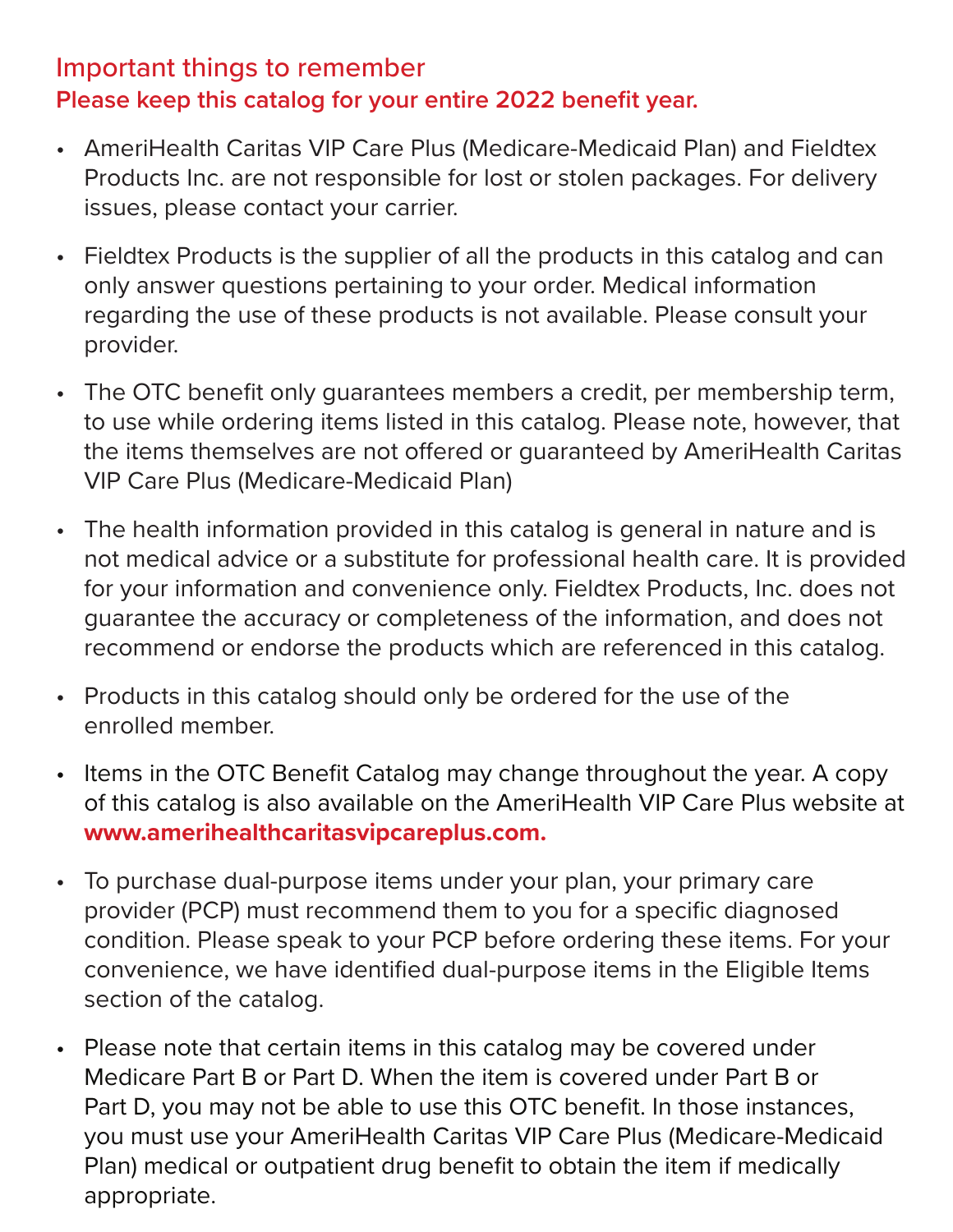# Table of contents

| Dental care (denture, dry mouth, toothbrush, and toothpaste) 10-12 |  |
|--------------------------------------------------------------------|--|
|                                                                    |  |
|                                                                    |  |
| Diagnostic equipment (blood pressure monitors, scales,             |  |
|                                                                    |  |
|                                                                    |  |
|                                                                    |  |
|                                                                    |  |
|                                                                    |  |
| First aid (bandages, dressings and gauze, tape, and kits) 15-16    |  |
|                                                                    |  |
|                                                                    |  |
|                                                                    |  |
|                                                                    |  |
|                                                                    |  |
|                                                                    |  |
|                                                                    |  |
|                                                                    |  |
|                                                                    |  |
|                                                                    |  |
| Ointments and topicals (analgesics and cleaners)  20-21            |  |
|                                                                    |  |
|                                                                    |  |
|                                                                    |  |
|                                                                    |  |
|                                                                    |  |
|                                                                    |  |
|                                                                    |  |
|                                                                    |  |
|                                                                    |  |
|                                                                    |  |
|                                                                    |  |
| Supports (ankle, back, cushions, elbow, knee, stockings,           |  |
|                                                                    |  |
|                                                                    |  |
|                                                                    |  |
|                                                                    |  |
|                                                                    |  |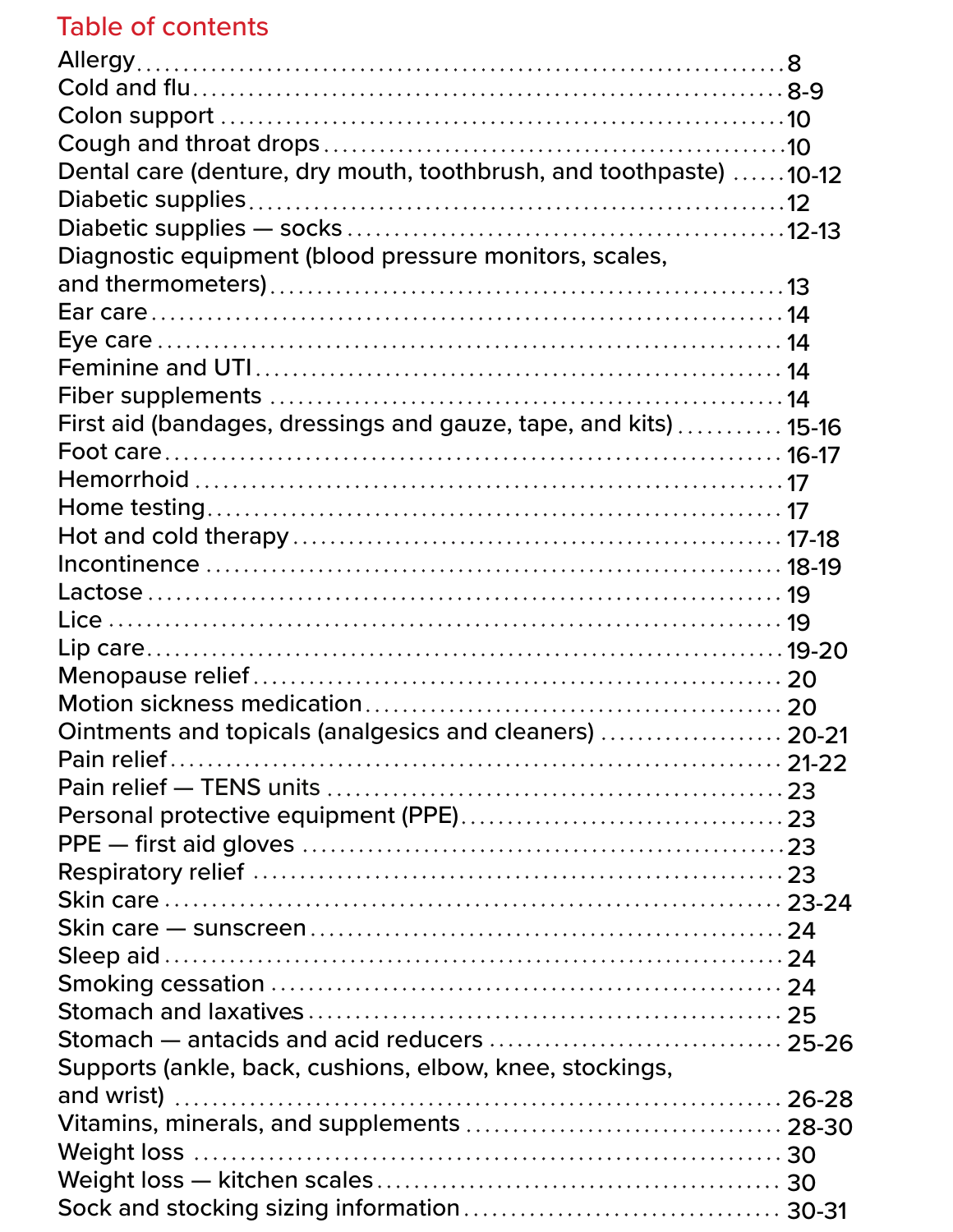# Your Complete List of Available Over-the-Counter Products

| Item                                                              | Part number | Price   |
|-------------------------------------------------------------------|-------------|---------|
| Limit: six units per category per quarter.<br><b>Allergy</b>      |             |         |
| Afrin allergy/sinus 0.5 fl. oz.                                   | 10624       | \$11.50 |
| Alka seltzer plus maximum strength severe sinus,                  |             |         |
| allergy and cough liquid gels 24 ct.                              | 10670       | \$11.00 |
| All day allergy tablets 30 ct. (generic Cetirizene)               | 90584       | \$8.00  |
| Allegra 12 hour 60mg tablets 12 ct.                               | 91071       | \$14.25 |
| Allegra 24 hour 180mg tablets 30 ct.                              | 90980       | \$38.00 |
| Allergy 10mg tablets 30 ct. (generic Loratidine)                  | 90582       | \$4.00  |
| Allergy relief capsules 24ct. 25mg                                | 90581       | \$3.25  |
| (Diphenhydramine HCL)                                             |             |         |
| Allergy/sinus headache caplets 20 ct.                             | 90580       | \$4.50  |
| Benadryl allergy tablets 24 ct.                                   | 10874       | \$6.00  |
| Claritin reditabs 10 ct.                                          | 11580       | \$15.75 |
| Complete allergy medicine tablets 100 ct. 25mg                    | 11569n      | \$2.50  |
| (Diphenhydramine HCL)                                             |             |         |
| Fexofenadine tablets 30ct. (generic Allegra)                      | 00301       | \$11.00 |
| Flonase nasal spray for allergies 144/spray                       | 10703       | \$36.00 |
| Flonase nasal spray for allergies 72/spray                        | 10701       | \$24.00 |
| Nasacort allergy 24-HR 60/spray                                   | 10222       | \$22.50 |
| Zyrtec 10mg tablets 14 ct.                                        | 91073       | \$18.00 |
| Zyrtec 10mg tablets 30 ct.                                        | 00203       | \$27.00 |
| Zyrtec 90 ct.                                                     | 10629       | \$53.00 |
| Zyrtec soothing face wipes 25 ct.                                 | 10735       | \$8.25  |
| <b>Cold and flu</b><br>Limit: six units per category per quarter. |             |         |
| Air immune Vitamin C and zinc lozenges 60 ct.                     | 10756       | \$8.00  |
| Airborne original orange tablets 10 ct.                           | 90553       | \$8.25  |
| Alka-seltzer plus maximum strength cold and cough                 | 10618       | \$9.25  |
| liquid gels 16ct.                                                 |             |         |
| Breathe right nasal strips large 30 ct.                           | 10875       | \$15.00 |
| Breathe right nasal strips small/medium 30 ct.                    | 90895       | \$15.00 |
| Careall medicated chest rub 3.53 oz.                              | 99093       | \$2.50  |
| Cold-eeze + defense honey lemon 25 ct.                            | 10718       | \$15.00 |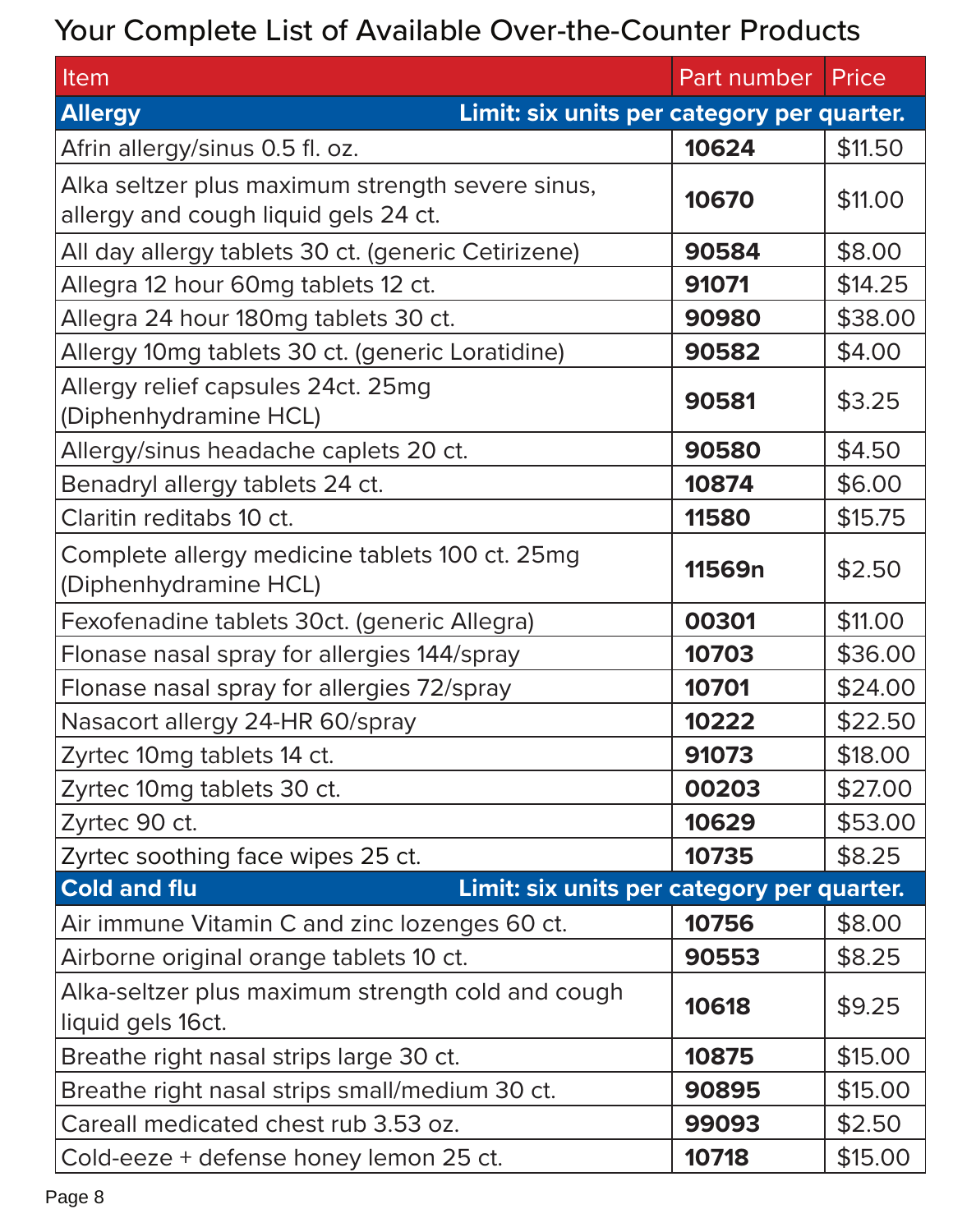| Item                                                              | Part number | Price   |
|-------------------------------------------------------------------|-------------|---------|
| <b>Cold and flu</b><br>Limit: six units per category per quarter. |             |         |
| Coricidin HBP liqui-gels 20 ct.                                   | 11575       | \$9.00  |
| Cough/cold high blood pressure tablets 16 ct.                     | 90090       | \$3.00  |
| Delsym cough suppressant 6 fl. oz.                                | 10013       | \$20.00 |
| Effervescent cold relief tablets 20 ct.                           | 90579       | \$5.25  |
| Mentholatum no-mess roll on 1.76 oz.                              | 10639       | \$7.00  |
| Mentholatum ointment 1 oz. jar                                    | 90444       | \$3.50  |
| Mucinex DM tablets 20 ct.                                         | 11561       | \$18.75 |
| Mucinex fast-max cold, flu and sore throat 6 fl. oz.              | 10691       | \$19.75 |
| Mucus relief DM tablets 30 ct.                                    | 90576       | \$9.00  |
| Nasal decongestant spray 1 oz.                                    | 90897       | \$3.75  |
| Nasal spray extra moisture 1 oz. (generic Afrin)                  | 90898       | \$3.25  |
| Night time cold-flu relief softgels 16 ct.                        | 90639       | \$5.00  |
| No drip original afrin .5 oz.                                     | 10631       | \$12.50 |
| ResistanceC Vitamin C powder tangerine                            | 10758       | \$8.00  |
| flavored drink mix 14 stick packs                                 |             |         |
| Robitussin cough and chest sugar free 4 fl. oz.                   | 90516       | \$10.00 |
| Saline nasal spray 1.5 fl. oz.                                    | 90640       | \$2.75  |
| Sambucol cold and flu quick dissolve tablets 30 ct.               | 10626       | \$13.00 |
| Silver immune support 8 fl. oz.                                   | 10786       | \$20.00 |
| Theraflu nighttime severe cough and cold 6 ct.                    | 10401       | \$9.50  |
| Tussin DM 4 fl. oz.                                               | 90446       | \$3.25  |
| Tussin DM sugar free 4 fl. oz.                                    | 90578       | \$4.25  |
| Tylenol cold/flu severe caplets 24 ct.                            | 99065       | \$9.50  |
| Vicks DayQuil cold and flu liquicaps 24 ct.                       | 11952       | \$12.75 |
| Vicks DayQuil cold and flu liquicaps 8 ct.                        | 91076       | \$7.75  |
| Vicks NyQuil cold and flu liquicaps 24 ct.                        | 00302       | \$15.75 |
| <b>Vicks Vapolnhaler menthol scent</b>                            | 10463       | \$7.00  |
| Vicks Vaporub 3.53 oz.                                            | 11625       | \$11.50 |
| Zicam citrus rapid melts 25 ct.                                   | 10668       | \$13.00 |
| Zicam cold remedy nasal swabs 20 ct.                              | 10663       | \$13.50 |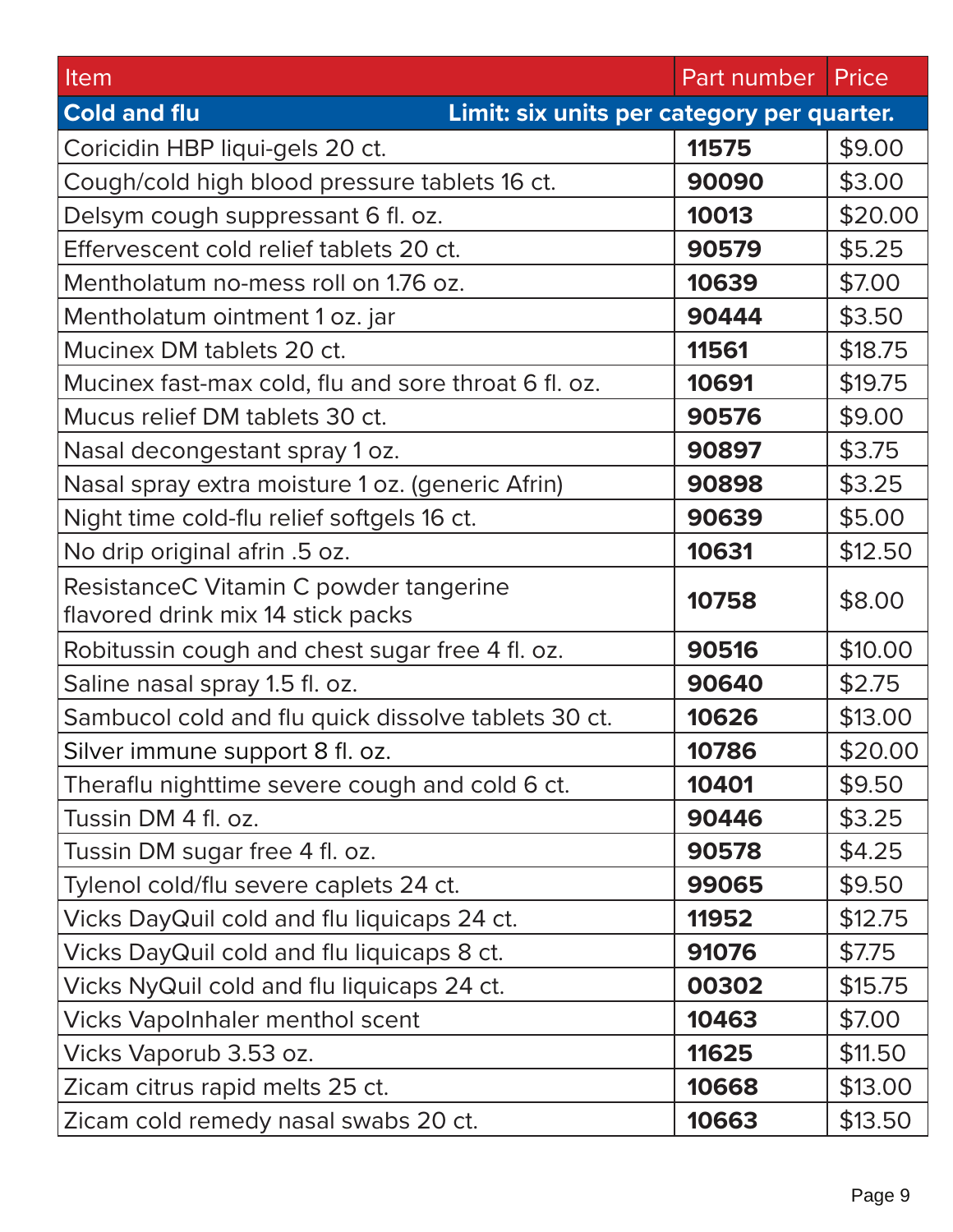| Item                                                                        | Part number | Price   |
|-----------------------------------------------------------------------------|-------------|---------|
| Limit: six units per category per quarter.<br><b>Colon support</b>          |             |         |
| Probiotic colon support capsules 30 ct.                                     | 10730       | \$15.00 |
| Limit: six units per category per quarter.<br><b>Cough and throat drops</b> |             |         |
| Black cherry sugar free cough drops 25 ct.                                  | 90643       | \$2.00  |
| Chloraseptic lozenges - citrus 18 ct.                                       | 11562       | \$5.25  |
| Halls Defense cough drops assorted citrus 30 ct.                            | 90913       | \$3.25  |
| Halls Defense cough drops assorted citrus sugar free<br>25 ct.              | 90912       | \$3.25  |
| Halls honey lemon cough drops 30 ct.                                        | 11601       | \$3.25  |
| Halls menthol-lyptus cough drops 30 ct.                                     | 11703       | \$3.25  |
| Honey lemon cough drops 30 ct.                                              | 99054       | \$2.00  |
| Luden's sugar free wild cherry cough drops 25 ct.                           | 99083       | \$2.50  |
| Luden's wild cherry throat drops 30 ct.                                     | 11584       | \$2.50  |
| Ricola cherry honey throat drops 24 ct.                                     | 99114       | \$3.25  |
| Ricola drops 21 ct.                                                         | 11571       | \$3.25  |
| Ricola sugar free lemon mint drops 19 ct.                                   | 90447       | \$3.25  |
| Sucrets sore throat cherry lozenges 18 ct.                                  | 11591       | \$4.50  |
| Vitamin C drops 30 ct.                                                      | 90914       | \$2.75  |
| Limit: six units per category per quarter.<br><b>Dental care</b>            |             |         |
| Anbesol maximum strength .33 oz.                                            | 10221       | \$9.75  |
| Dentek instant oral pain relief 50/applications                             | 00303       | \$8.00  |
| Floss waxed unflavored 100 yds.                                             | 90652       | \$1.75  |
| Freshmint wax mint dental floss 100 yds.                                    | 90612n      | \$1.50  |
| Gum dual action tongue cleaner                                              | 10780       | \$3.25  |
| Gum soft picks 50 ct.                                                       | 10666       | \$3.50  |
| Reach waxed mint floss 55 yds.                                              | 90077       | \$2.50  |
| Mint flosser with pick 90 ct.                                               | 10673       | \$2.50  |
| Red cross canker sore pain relief .25 oz.                                   | 10638       | \$5.50  |
| Limit: six units per category per quarter.<br><b>Dental care - denture</b>  |             |         |
| Denture bath with basket                                                    | 10657       | \$2.00  |
| Denture brush                                                               | 90909       | \$0.50  |
| Fixodent free cream 2.4 oz.                                                 | 99109       | \$8.00  |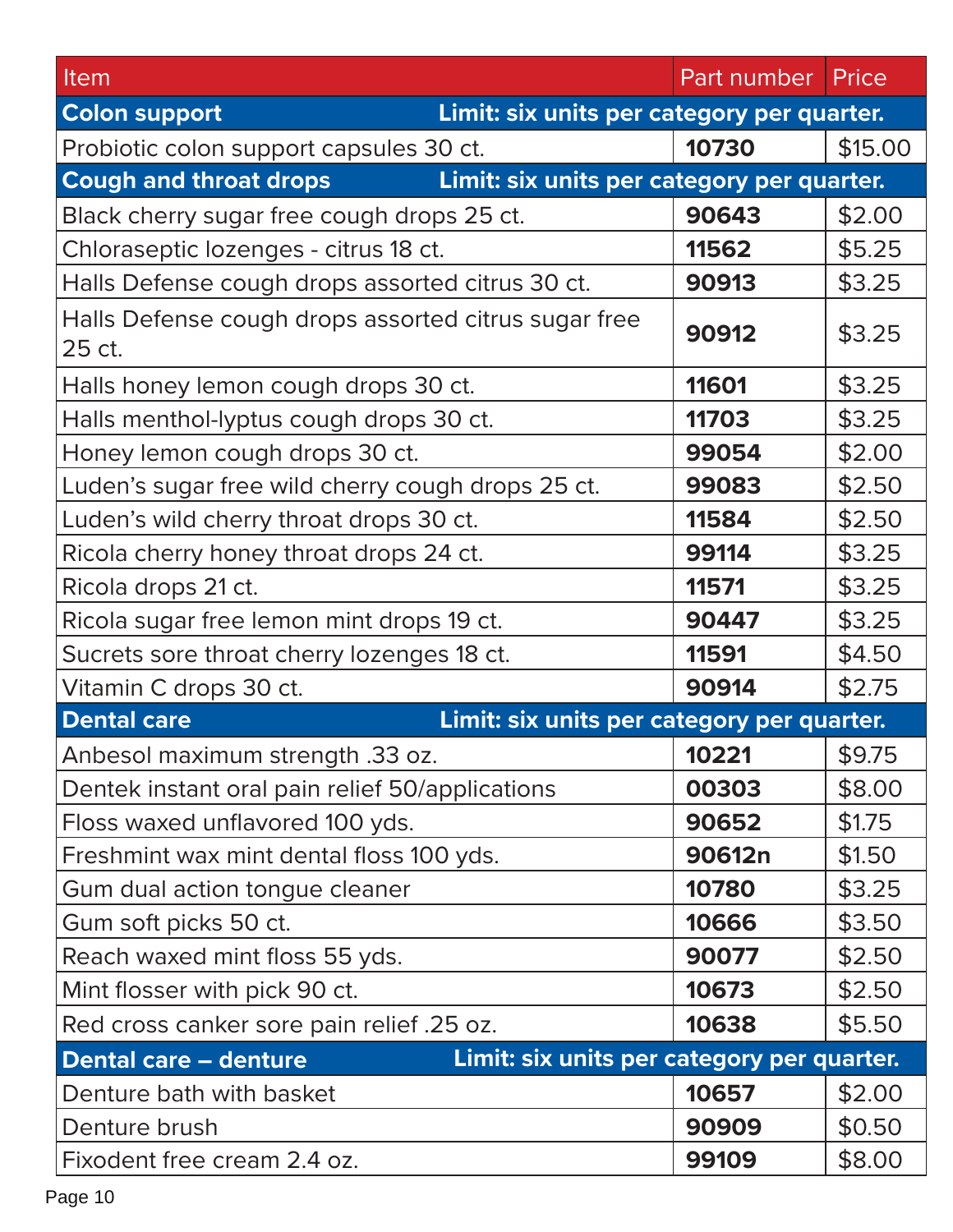| Item                                                                        | Part number | Price   |
|-----------------------------------------------------------------------------|-------------|---------|
| Limit: six units per category per quarter.<br><b>Dental care - denture</b>  |             |         |
| Fixodent original 1.4 oz.                                                   | 90128       | \$4.50  |
| Fixodent plus scope adhesive 2 oz.                                          | 99110       | \$8.00  |
| Freshmint denture adhesive 2.4 oz.                                          | 90908       | \$3.50  |
| Freshmint denture cleanser tablets 40 ct.                                   | 90906       | \$2.50  |
| Freshmint denture cleanser tablets 90 ct.                                   | 90655n      | \$5.50  |
| Oral B denture brush twin head                                              | 90126       | \$3.25  |
| Polident 3-minute tablets 40 ct.                                            | 99049       | \$5.75  |
| Polident overnight tablets 40 ct.                                           | 91079       | \$5.75  |
| Polident overnight tablets 84 ct.                                           | 90486       | \$9.25  |
| Polident tablets for smokers 40 ct.                                         | 99050       | \$5.50  |
| Poligrip super extra care 2.2 oz.                                           | 90490       | \$8.00  |
| Poligrip super original 2.4 oz.                                             | 90491       | \$8.00  |
| Poligrip super spg free 2.4 oz.                                             | 99047       | \$8.00  |
| Secure denture adhesive strips 15 ct.                                       | 10754       | \$9.00  |
| Limit: six units per category per quarter.<br>Dental care - dry mouth       |             |         |
| ACT dry mouth lozenges 18 ct.                                               | 10226       | \$6.25  |
| ACT total care dry mouth mint rinse 18 fl. oz.                              | 00438       | \$9.00  |
| Biotene dry mouth balance gel 1.5 fl. oz.                                   | 00340       | \$9.00  |
| Biotene dry mouth lozenges 27 ct.                                           | 10644       | \$8.50  |
| Biotene dry mouth oral rinse mint 16 fl. oz.                                | 00304       | \$9.00  |
| Biotene moisturizing mouth spray 1.5 fl. oz.                                | 10224       | \$9.25  |
| Limit: six units per category per quarter.<br>Dental care - toothbrush      |             |         |
|                                                                             |             |         |
| Colgate medium toothbrush                                                   | 99181       | \$3.00  |
| Colgate plus soft toothbrush                                                | 90156a      | \$3.00  |
| Complete clean medium toothbrush                                            | 10481       | \$2.00  |
| Complete clean soft toothbrush                                              | 10476       | \$2.00  |
| Freshmint nylon toothbrush                                                  | 90910       | \$0.50  |
| Limit: one unit per category per year.<br>Dental care - toothbrush electric |             |         |
| Interplak rechargable cordless toothbrush                                   | 00352       | \$43.00 |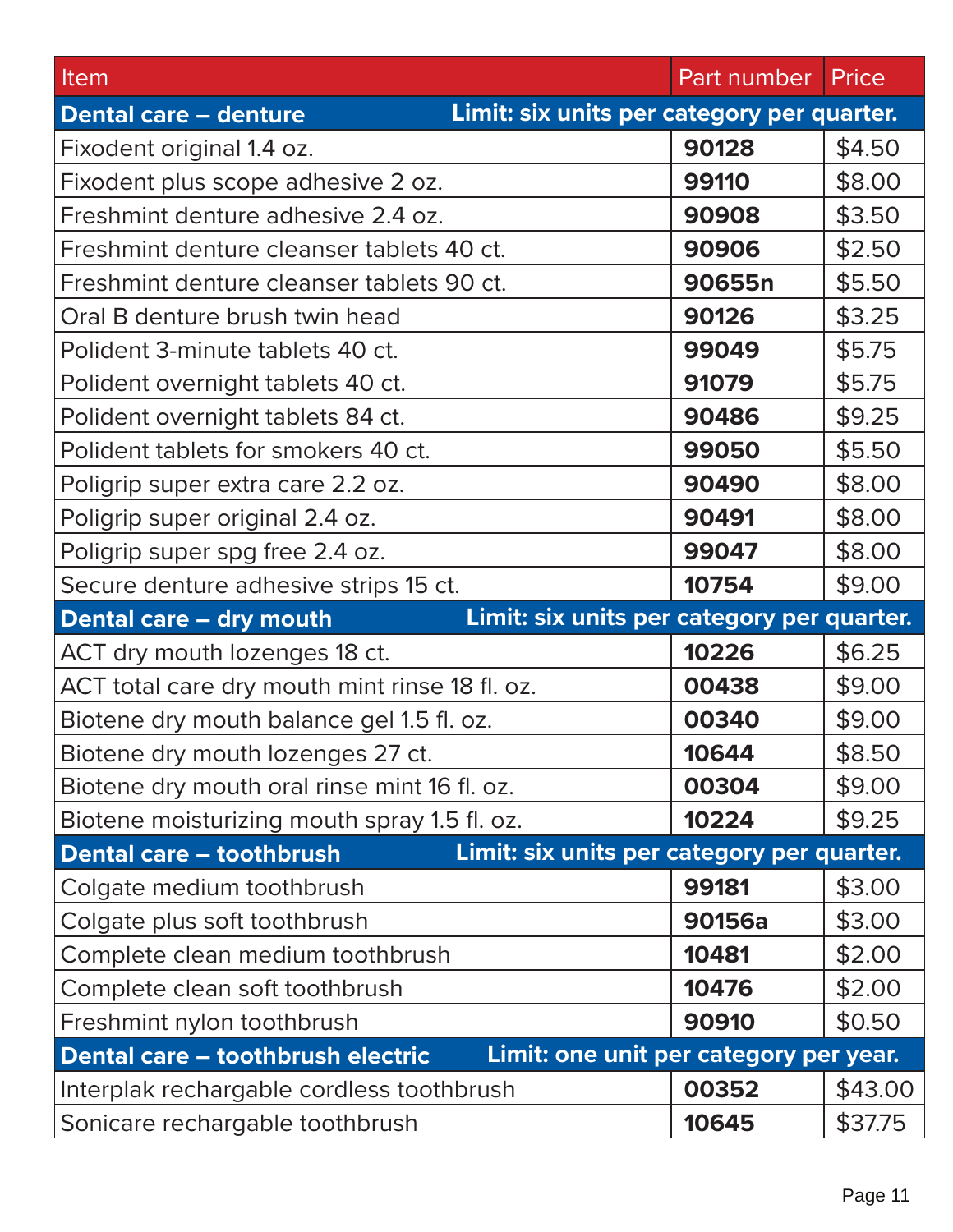| Item                                                                            | Part number | Price   |
|---------------------------------------------------------------------------------|-------------|---------|
| Limit: six units per category per quarter.<br>Dental care - toothbrush electric |             |         |
| Interplak toothbrush replacement heads 2 ct.                                    | 00370       | \$21.00 |
| Sonicare replacement heads 3 ct.                                                | 10646       | \$45.00 |
| Limit: six units per category per quarter.<br><b>Dental care - toothpaste</b>   |             |         |
| Aim toothpaste 5.5 oz.                                                          | 10466       | \$2.00  |
| Aquafresh cavity protection toothpaste 5.6 oz.                                  | 99044       | \$4.00  |
| Biotene fresh mint toothpaste 4.3 oz.                                           | 99045       | \$9.25  |
| Close-up cinnamon flavored toothpaste 4 oz.                                     | 10512       | \$2.50  |
| Colgate total clean mint toothpaste 4.8 oz.                                     | 90157       | \$5.75  |
| Colgate total whitening toothpaste 3.3 oz.                                      | 10732       | \$5.75  |
| Crest gum detoxify deep clean toothpaste 4.1 oz.                                | 10508       | \$9.50  |
| Crest regular cavity protection toothpaste 4.2 oz.                              | 10509       | \$3.50  |
| Freshmint anticavity toothpaste 4.6 oz.                                         | 90911       | \$1.50  |
| Freshmint sensitive toothpaste 4.3 oz.                                          | 10616       | \$2.00  |
| Listerine essential care original gel toothpaste 4.2 oz.                        | 99147       | \$6.25  |
| Parodontax extra fresh toothpaste 3.4 oz.                                       | 00305       | \$9.25  |
| Pepsodent complete care toothpaste 5.5 oz.                                      | 90617       | \$2.00  |
| Sensodyne deep clean toothpaste 4 oz.                                           | 90485       | \$9.25  |
| Limit: six units per category per quarter.<br><b>Diabetic supplies</b>          |             |         |
| Diabetic health pack 30 ct.                                                     | 00353       | \$22.00 |
| Glucose 4 gram tablets orange flavor 10 ct.                                     | 00295       | \$3.00  |
| Glucose 4 gram tablets orange flavor 50 ct.                                     | 00296       | \$8.00  |
| Glucose SOS instant dissolve powder 6 ct. fruit medley                          | 10446       | \$11.00 |
| Gold bond diabetic foot cream 3.4 oz.                                           | 10223       | \$9.50  |
| Hydration diabetic relief cream 8 oz.                                           | 10781       | \$17.00 |
| Limit: six units per category per quarter.<br><b>Diabetic supplies – socks</b>  |             |         |
| Cotton diabetic socks black large/XL 1 pair                                     | 10610       | \$8.50  |
| Cotton diabetic socks black small/medium 1 pair                                 | 10609       | \$8.50  |
| Cotton diabetic socks white large/XL 1 pair                                     | 00159       | \$8.50  |
| Cotton diabetic socks white small/medium 1 pair                                 | 00158       | \$8.50  |
| King size diabetic socks black king size XXL 1 pair                             | 10621       | \$8.50  |
| King size diabetic socks white king size XXL 1 pair                             | 10617       | \$8.50  |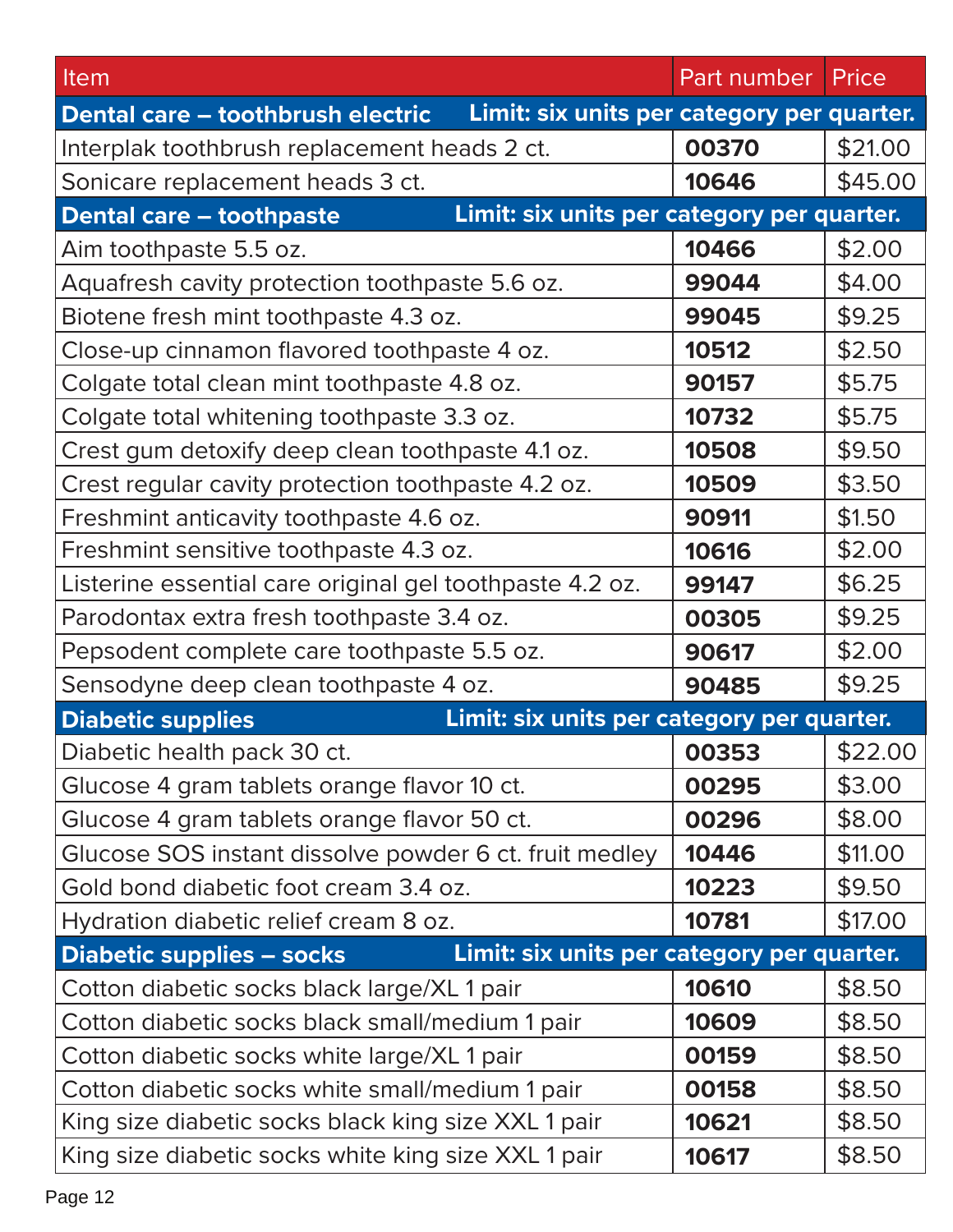| Item                                                                                     | Part number | Price   |
|------------------------------------------------------------------------------------------|-------------|---------|
| Limit: six units per category per quarter.<br><b>Diabetic supplies - socks</b>           |             |         |
| Polyester diabetic socks black large/XL 1 pair                                           | 10672       | \$8.50  |
| Polyester diabetic socks black small/medium 1 pair                                       | 10632       | \$8.50  |
| Polyester diabetic socks white large/XL 1 pair                                           | 00174       | \$8.50  |
| Polyester diabetic socks white small/medium 1 pair                                       | 00173       | \$8.50  |
| Limit: one unit per category per year.<br><b>Diagnostic equipment</b>                    |             |         |
| Pulse oximeter                                                                           | 10447       | \$25.00 |
| Diagnostic equipment - blood pressure monitors<br>Limit: one unit per category per year. |             |         |
| Advocate blood pressure monitor XL cuff<br>(cuff circumference: $12.6$ in $- 20.5$ in.)  | 00112       | \$34.00 |
| Healthmate cuff digital blood pressure monitor<br>(cuff circumference: 9 in. - 13 in.)   | 90327       | \$42.00 |
| Omron upper arm blood pressure monitor<br>(cuff circumference: 9 in. - 17 in.)           | 00358       | \$57.00 |
| Perfect Measure blood pressure monitor<br>(cuff circumference: 9.4 in. - 13.4 in.)       | 00374       | \$51.00 |
| <b>Diagnostic equipment - scales</b><br>Limit: one unit per category per year.           |             |         |
| Analog scale maximum capacity: 330 lbs.                                                  | 10405       | \$46.00 |
| Health-o-meter digital scale maximum capacity: 397 lbs.                                  | 01078       | \$67.00 |
| Platform digital scale maximum capacity: 440 lbs.                                        | 01070       | \$32.75 |
| Stainless steel digital scale maximum capacity: 550 lbs.                                 | 01072       | \$47.00 |
| Diagnostic equipment - thermometers Limit: one unit per category per year.               |             |         |
| Advocate non-contact infrared thermometer speaks<br>english/spanish                      | 99159       | \$45.00 |
| Digital ear thermometer                                                                  | 10611       | \$24.00 |
| Digital thermometer                                                                      | 10511       | \$6.00  |
| Digital thermometer 9-second read                                                        | 10460       | \$6.00  |
| Hand held digital temple touch infrared probe<br>thermometer                             | 99169       | \$16.00 |
| Infrared forehead thermometer one second read                                            | 99170       | \$44.00 |
| Non-contact infrared thermometer                                                         | 10694       | \$65.00 |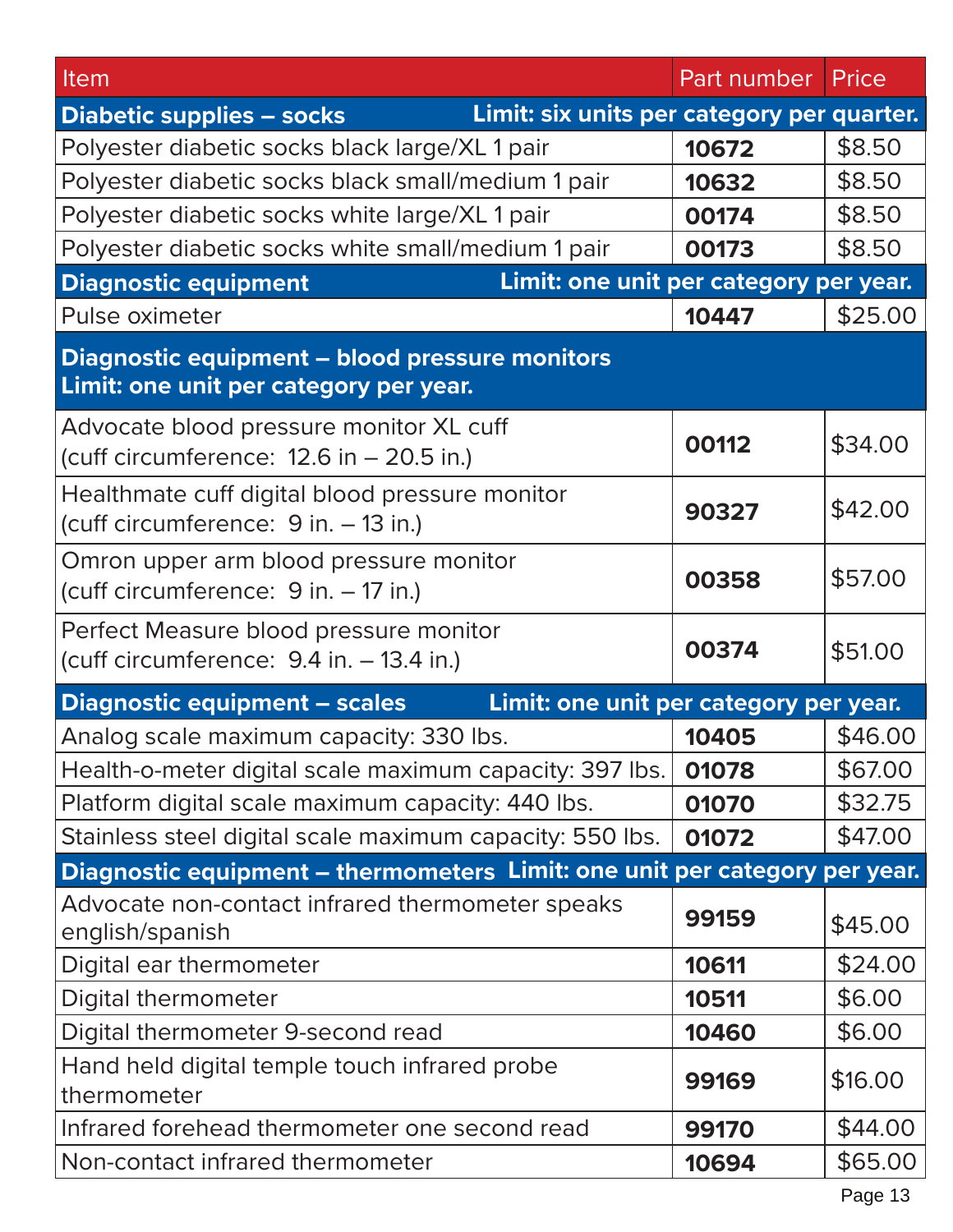| Item                                                                   | Part number   Price |         |
|------------------------------------------------------------------------|---------------------|---------|
| Limit: six units per category per quarter.<br><b>Ear care</b>          |                     |         |
| Debrox earwax removal drops 0.5 fl. oz.                                | 11848               | \$8.00  |
| Ear wax removal kit 0.5 fl. oz.                                        | 90641               | \$5.00  |
| Lipo-flavonoid ear ringing relief caplets 72 ct.                       | 00319               | \$29.50 |
| Murine ear wax removal system 0.5. fl. oz.                             | 99082               | \$8.50  |
| Swim-ear ear drops 1 fl. oz.                                           | 11655               | \$5.00  |
| Limit: six units per category per quarter.<br><b>Eye care</b>          |                     |         |
| Blink contacts lubricating eye drops 10ml                              | 90917               | \$8.75  |
| Clear eyes itchy eye relief 0.5 fl. oz.                                | 91080               | \$5.75  |
| Clear eyes triple action relief 0.5 fl. oz.                            | 91045               | \$5.50  |
| Eye care kit                                                           | 911-55009           | \$16.00 |
| Eye drops original 0.5 fl. oz.                                         | 90453n              | \$2.00  |
| Naphcon A eye drops 0.5 fl. oz.                                        | 00371               | \$14.50 |
| Preservision AREDs 2 multi-vitamins 100 ct.                            | 10656               | \$37.00 |
| Preservision chewables 60 ct.                                          | 10661               | \$26.50 |
| Sterile irritation eye drops 0.5 fl. oz.                               | 90588               | \$2.75  |
| Stye eye ointment 0.125 oz.                                            | 11668               | \$9.00  |
| Visine A.C. seasonal itching 0.5 fl. oz.                               | 91047               | \$6.00  |
| Visine red eye hydrating comfort eye drops 0.5 fl oz.                  | 10514               | \$5.25  |
| Visine eye allergy relief eye drops 0.5 fl. oz.                        | 99064               | \$7.75  |
| Limit: six units per category per quarter.<br><b>Feminine and UTI</b>  |                     |         |
| Menstrual relief caplets 24 ct.                                        | 10733               | \$3.50  |
| Monistat 7 day                                                         | 91092               | \$16.00 |
| Monistat chafing relief powder gel 1.5 oz.                             | 91101               | \$9.50  |
| Urinary pain relief max strength tablets 24 ct.                        | 10528               | \$4.75  |
| Uristat ultra with cranberry UTI pain relief tablets 30 ct.            | 00226               | \$9.50  |
| Limit: six units per category per quarter.<br><b>Fiber supplements</b> |                     |         |
| Benefiber 38 servings                                                  | 00830               | \$14.25 |
| Benefiber assorted sugar-free chewables 100 ct.                        | 99021               | \$16.50 |
| Best fiber powder sugar free 62 servings                               | 90575               | \$10.50 |
| Fiber-tabs 90 ct.                                                      | 90880               | \$8.75  |
| Metamucil capsules 0.52 gram 100 ct.                                   | 00359               | \$21.00 |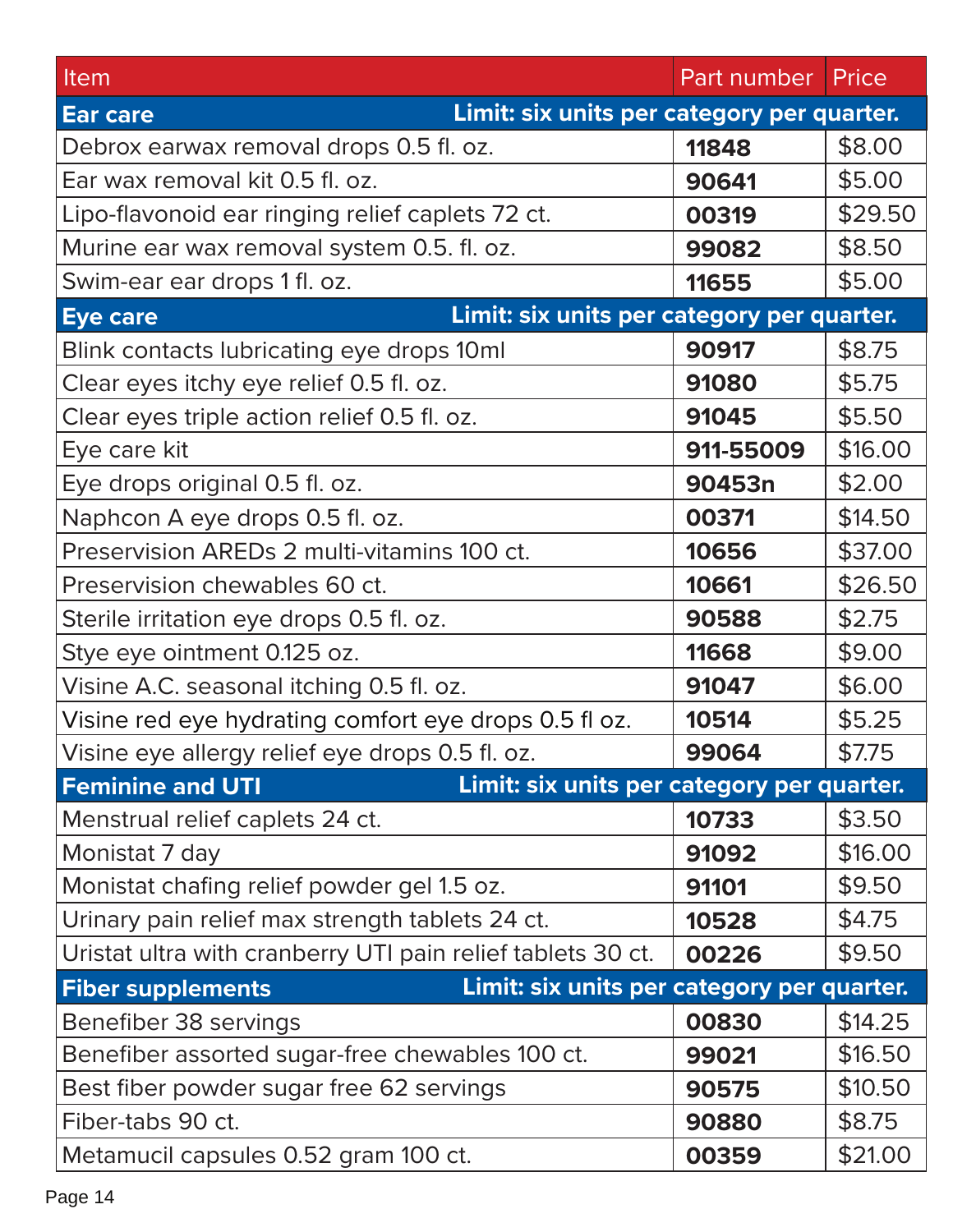| Item                                                                          | Part number           | Price   |
|-------------------------------------------------------------------------------|-----------------------|---------|
| Limit: six units per category per quarter.<br><b>First aid - bandages</b>     |                       |         |
| All-in-one finger dressing - 3 sterile dressings                              | 91060                 | \$4.00  |
| Antibacterial sheer bandages assorted 20 ct.                                  | 90876                 | \$2.75  |
| Armor gel wound dressing 1.5 oz.                                              | 10605                 | \$10.00 |
| Curad bandage variety pack 200 ct.                                            | 10488                 | \$8.50  |
| Curad flexible fabric assorted bandages 100 ct.                               | 10487                 | \$4.00  |
| Curad flexible fabric bandages 3/4 in. x 3 in. 30 ct.                         | 10494                 | \$2.00  |
| Curad soothe and cool assorted burn bandages 8 ct.                            | 00375                 | \$5.00  |
| Curad truly ouchless XL bandages 8 ct.                                        | 00377                 | \$5.00  |
| Elastic bandage 2 in. x 5 yds.                                                | 00011                 | \$1.25  |
| Elastic bandage 3 in. x 5 yds.                                                | 00006                 | \$1.50  |
| Elastic bandage 4 in. x 5 yds.                                                | 00013                 | \$2.00  |
| Band-aid flexible fabric bandages 30 ct. 3/4 in. x 3 in.                      | 10319                 | \$5.00  |
| Band-aid flexible fabric assorted bandages 100 ct.                            | 10489                 | \$6.75  |
| Band-aid flexible fabric assorted bandages 30 ct.                             | 10317                 | \$5.00  |
| Band-aid flexible fabric XL bandages 10 ct.<br>1 3/4 in. x 4 in.              | 10320                 | \$5.00  |
| Band-aid hydro seal large bandages 6 ct.                                      | 10420                 | \$5.75  |
| Band-aid large waterproof pad bandages 6 ct.                                  | 10410                 | \$5.25  |
| Band-aid plastic bandages 3/4 in. x 3 in. 60 ct.                              | 10866                 | \$3.50  |
| Band-aid flexible fabric bandages 1 in. x 3 in. 100 ct.                       | 10490                 | \$8.25  |
| Band-aid sensitive skin bandages 20 ct.                                       | 10736                 | \$5.00  |
| New skin liquid bandage 50 applications                                       | 10322                 | \$3.50  |
| Sheer spot 7/8 in. bandages 100 ct.                                           | 10135<br><b>bx100</b> | \$2.00  |
| Limit: six units per category per quarter.<br>First aid – dressings and gauze |                       |         |
| Cohesive elastic bandage 3 in. x 5 yds.                                       | 00010                 | \$2.50  |
| Cotton balls 100% cotton 300 ct.                                              | 90773                 | \$2.00  |
| Cotton swabs 300 ct.                                                          | 90891                 | \$2.50  |
| Gauze pads 4 in. x 4 in. 100 ct.                                              | 10676                 | \$19.50 |
| Band-aid gauze pads 4 in. x 4 in. 10 ct.                                      | 10907                 | \$4.25  |
| Krimptex bandage roll 4.5 in. x 4.1 yds.                                      | 07104                 | \$2.00  |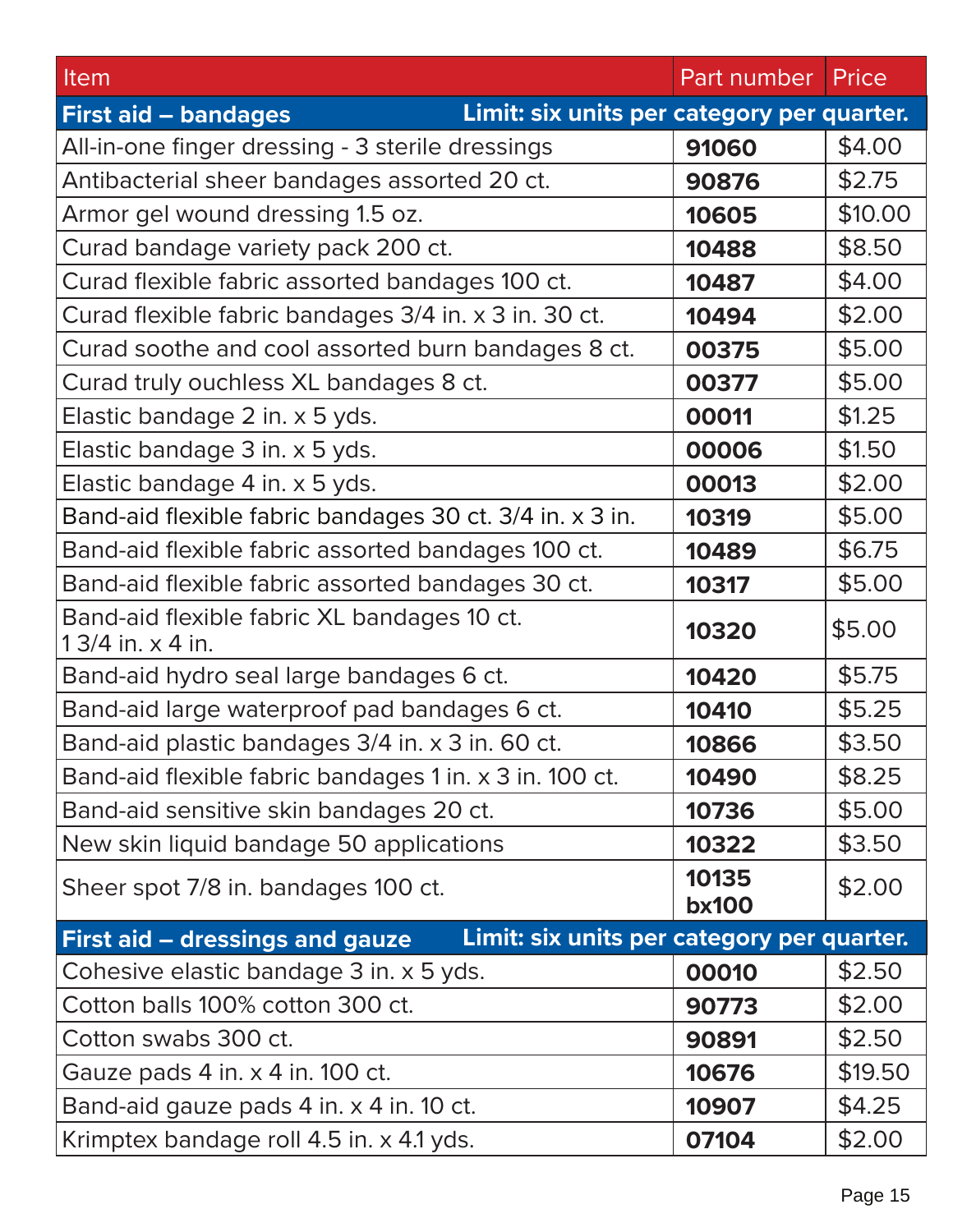| Item                                                                                                                  | Part number         | Price   |
|-----------------------------------------------------------------------------------------------------------------------|---------------------|---------|
| Limit: six units per category per quarter.<br><b>First aid - tape</b>                                                 |                     |         |
| Covered tape 1/2 in. x 5 yds.                                                                                         | 00035               | \$2.00  |
| Waterproof tape 1 in. x 10 yds.                                                                                       | 00101               | \$2.50  |
| Waterproof tri-cut tape 2 in. x 5 yds.                                                                                | 10039               | \$2.50  |
| Limit: six units per category per quarter.<br><b>First aid kits</b>                                                   |                     |         |
| All-Purpose J and J 160 piece first aid kit<br>* This product will not be available for purchase<br>until April 2022. | 10739               | \$21.00 |
| Burn care kit<br>Contains: two gauze pads, four burn gel packets, one<br>roll of tape.                                | 911-90050           | \$8.00  |
| Curad 175 piece first aid kit<br>Contains: 175 pieces and inlcudes all first aid essentials.                          | 99079               | \$14.50 |
| Mini 20 piece first aid kit                                                                                           | 90457               | \$2.50  |
| Personal soft sided first aid kit<br>Contains: ten bandages, three gauze pads, four alcohol<br>wipes and more.        | 911-93901-<br>10999 | \$8.00  |
| Limit: six units per category per quarter.<br><b>Foot care</b>                                                        |                     |         |
| Clotrimazole cream USP 1% - 1 oz.                                                                                     | 90610               | \$2.50  |
| Compound W plantar pads 20 ct.                                                                                        | 99078               | \$11.50 |
| Compound W freeze off original spray 8/applications                                                                   | 99081               | \$18.50 |
| Corn and callus remover .3 fl. oz.                                                                                    | 90608               | \$4.25  |
| Corn cushions 9 ct.                                                                                                   | 90609               | \$2.00  |
| Foot care kit                                                                                                         | 911-90061           | \$9.00  |
| Band-Aid hydro seal corn cushions 10 ct.                                                                              | 10713               | \$5.50  |
| Band-Aid hydro seal extreme blister cushions 5 ct.                                                                    | 10425               | \$5.50  |
| Liquid wart remover .31 fl. oz.                                                                                       | 90605               | \$4.75  |
| Lotrimin spray 4.6 oz.                                                                                                | 90943               | \$9.75  |
| Medicated corn remover pads 9 ct.                                                                                     | 11950               | \$2.25  |
| Micatin antifungal cream .5 oz.                                                                                       | 10655               | \$7.00  |
| Moleskin plus 4/sheets                                                                                                | 90604               | \$3.25  |
| Toe separators - 2 small; 2 medium; 2 large                                                                           | 90636               | \$5.00  |
| Tolnaftate antifungal cream .5 oz.                                                                                    | 90905               | \$2.00  |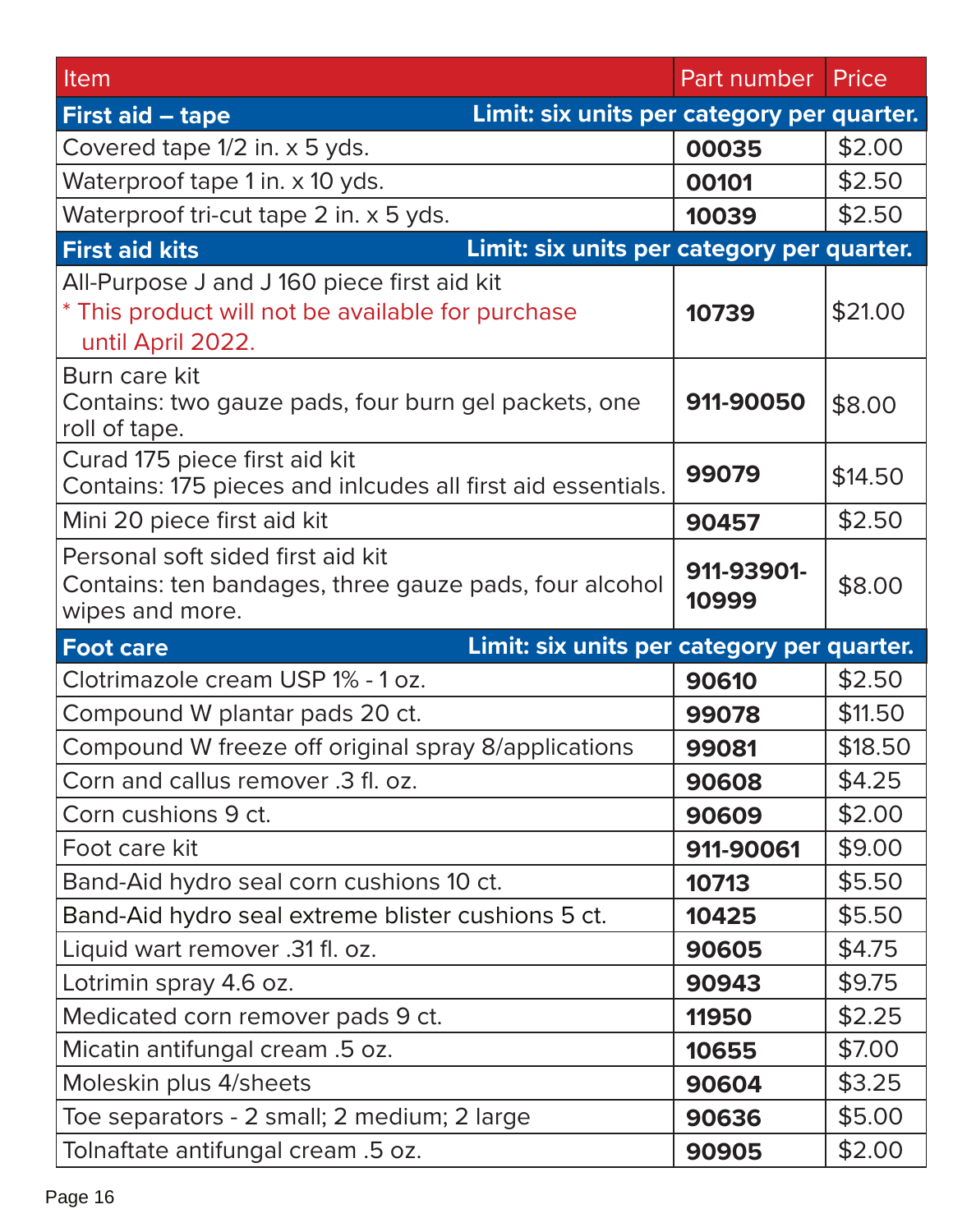| Item                                                                    | Part number                                | Price   |
|-------------------------------------------------------------------------|--------------------------------------------|---------|
| <b>Foot care</b>                                                        | Limit: six units per category per quarter. |         |
| Visco gel ToeBuddy                                                      | 10749                                      | \$5.25  |
| Zeasorb athletes foot powder 2.5 oz.                                    | 00324                                      | \$9.50  |
| <b>Hemorrhoid</b>                                                       | Limit: six units per category per quarter. |         |
| Hemorrhoid relief ointment 2 oz.                                        | 90139                                      | \$4.50  |
| Hemorrhoid suppositories 12 ct.                                         | 90154                                      | \$3.50  |
| Medicated pads 100 ct.                                                  | 90651                                      | \$5.50  |
| Preparation H cooling gel 0.9 oz.                                       | 99157                                      | \$9.75  |
| Preparation H suppositories 24 ct.                                      | 99145                                      | \$20.00 |
| Preparation H totable wipes 10 ct.                                      | 99152                                      | \$5.25  |
| Tucks medicated pads 40 ct.                                             | 90940                                      | \$7.00  |
| <b>Home testing</b>                                                     | Limit: six units per category per quarter. |         |
| Early result pregnancy test 1 ct.                                       | 00246                                      | \$4.75  |
| One step pregnancy test 1 ct.                                           | 00245                                      | \$4.75  |
| <b>Hot and cold therapy</b>                                             | Limit: six units per category per quarter. |         |
| Air activated heat wrap back and hip 2 ct.                              | 10634                                      | \$5.50  |
| Air activated heat wrap neck, wrist, and shoulder 3 ct.                 | 10640                                      | \$5.50  |
| Biofreeze roll on 2.5 oz.                                               | 10671                                      | \$15.00 |
| Combination hot water bottle w/enema system                             | 10403                                      | \$10.75 |
| Cooling eye reusable cold pack 2.5 in. x 5 in.                          | 10103                                      | \$1.25  |
| Extra strength cold and hot therapy patch 5 ct.                         | 90459                                      | \$5.00  |
| Gray heating pad                                                        | 10743                                      | \$18.75 |
| Icy hot cream 1.25 oz.                                                  | 10053                                      | \$4.75  |
| Instant heat pack 5 in. x 9 in.                                         | 00067                                      | \$1.00  |
| Maximum strength cold and hot pain relief<br>liquid roll on 2.5 fl. oz. | 90122                                      | \$6.00  |
| Migraine cooling mask                                                   | 10658                                      | \$5.50  |
| Reusable gel cold pack 10.5 in. x 14.5 in.                              | 10654                                      | \$13.00 |
| Reusable gel neck cold pack 23 in.                                      | 10660                                      | \$14.00 |
| Reusable ice bag medium 9 in.                                           | 10089                                      | \$6.00  |
| Salonpas deep relieving gel 2.75 oz.                                    | 91030                                      | \$9.75  |
| Salonpas pain relieving hot-gel patch 6 ct.                             | 90889                                      | \$9.75  |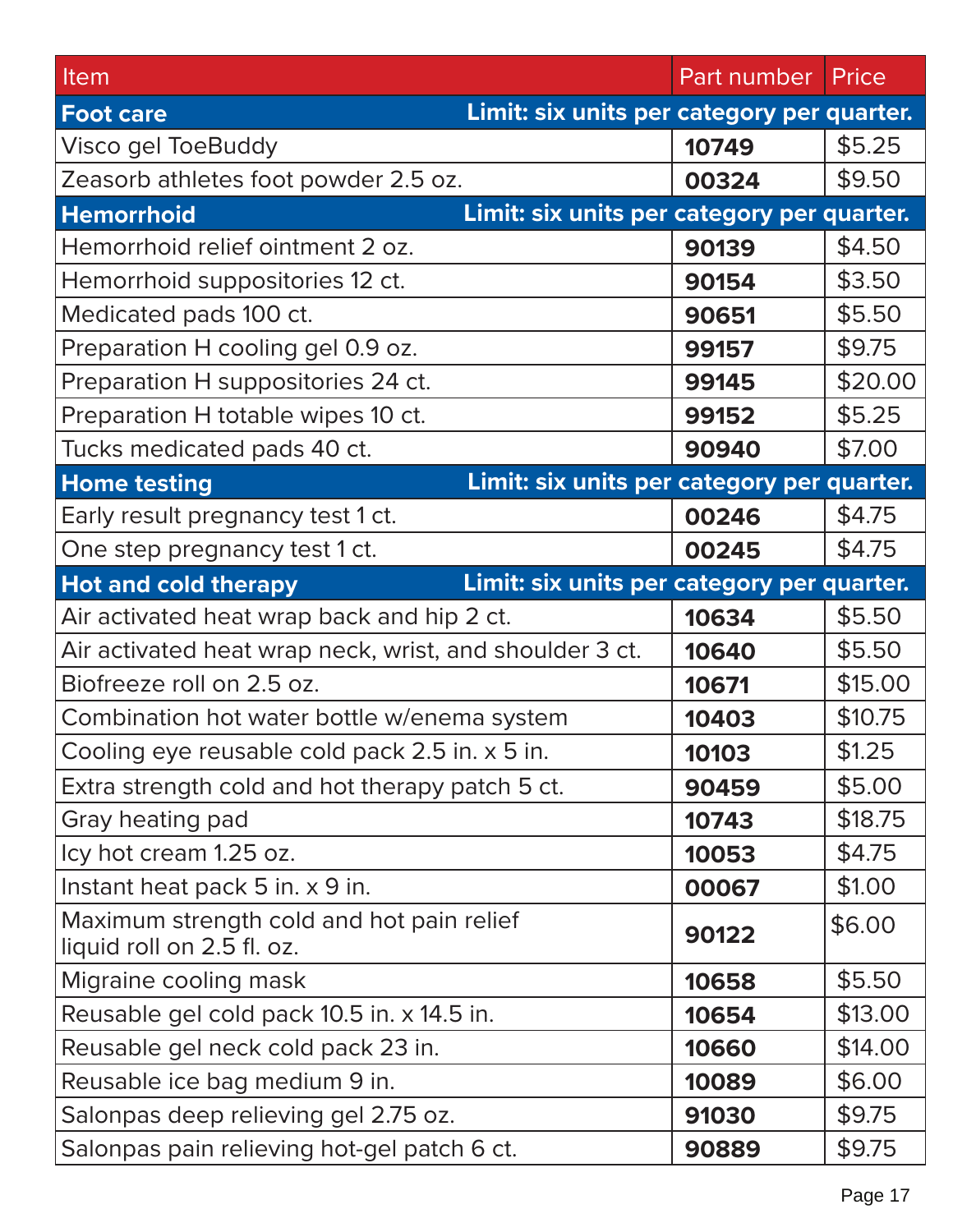| Item                                                                                      | Part number | Price            |
|-------------------------------------------------------------------------------------------|-------------|------------------|
| Limit: six units per category per quarter.<br><b>Hot and cold therapy</b>                 |             |                  |
| Select heat heating pad 12 in. x 14 in.                                                   | 00357       | \$34.00          |
| Select heat heating pad king size 12 in. x 24 in.                                         | 10404       | \$38.00          |
| Soft touch reusable hot/cold gel packs 2 ct.                                              | 10458       | \$5.00           |
| Thermacare lower back and hip heatwraps 2 ct.                                             | 90885       | \$9.50           |
| Thermacare muscle and joint heatwraps 1 ct.                                               | 91031       | \$4.00           |
| Thermacare neck to arm heatwraps 3 ct.                                                    | 90887       | \$9.50           |
| Therma-kool reusable cold and hot pack 6 in. x 10 in.                                     | 10693       | \$4.00           |
| <b>Incontinence</b>                                                                       |             | <b>Unlimited</b> |
| A & D ointment 15 oz. (generic)                                                           | 10485       | \$3.50           |
| A & D original ointment 1.5 oz.                                                           | 11640       | \$5.00           |
| Vitamin A & D ointment 4 oz. (generic)                                                    | 99094       | \$2.00           |
| Balmex adult cream 3 oz.                                                                  | 91043       | \$6.75           |
| Balmex zinc oxide cream 2 oz.                                                             | 91088       | \$4.50           |
| Flushable adult wipes 48 ct.                                                              | 10012       | \$4.00           |
| Prevail adult washcloths 48 ct.                                                           | 11089       | \$4.50           |
| Prevail 30 in. x 30 in. absorbent bed pads<br>disposable 10 ct.                           | 90057       | \$8.50           |
| Prevail Air Plus daily briefs 16 ct. with tabs size medium<br>Waist size: 26 in. – 48 in. | 10709       | \$13.50          |
| Prevail Air Plus daily briefs with tabs 18 ct. size large<br>Waist size: 45 in. - 62 in.  | 10726       | \$13.50          |
| Prevail Air Plus daily briefs with tabs 15 ct. size XL<br>Waist size: 58 in. - 70 in.     | 10717       | \$13.50          |
| Prevail bariatric "A" briefs with tabs 12 ct.<br>Waist size: 62 in. - 73 in.              | 10449       | \$18.00          |
| Prevail bariatric "B" briefs with tabs 10 ct.<br>Waist size: Up to 100 in.                | 10454       | \$24.00          |
| Prevail bladder control pads maximum 48 ct.                                               | 99161       | \$16.00          |
| Prevail bladder control pads moderate 20 ct.                                              | 99162       | \$7.00           |
| Prevail bladder control pads ultra thin 30 ct.                                            | 99163       | \$7.75           |
| Prevail daily pant liners light-moderate size small<br>52 ct.                             | 10498       | \$16.00          |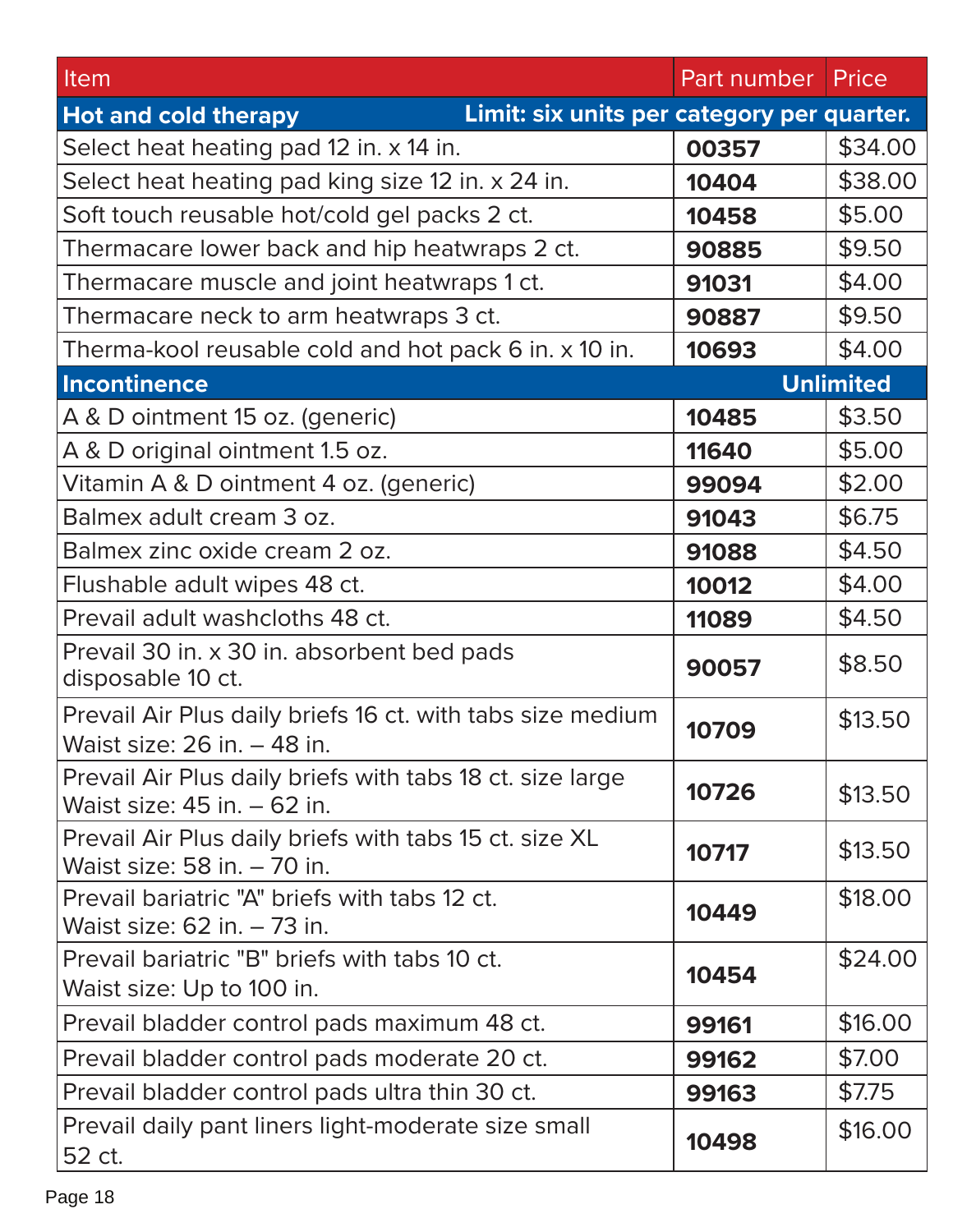| Item                                                                                                | Part number | Price            |
|-----------------------------------------------------------------------------------------------------|-------------|------------------|
| <b>Incontinence</b>                                                                                 |             | <b>Unlimited</b> |
| Prevail male guard 14 ct.                                                                           | 99164       | \$5.75           |
| Prevail per-fit protective underwear women XL 14 ct.                                                | 99160       | \$14.50          |
| Prevail per-fit underwear women large 18 ct.                                                        | 99168       | \$14.50          |
| Prevail per-fit protective underwear women<br>medium 20 ct.                                         | 99167       | \$14.50          |
| Prevail super plus underwear 2XL 12 ct.<br>Waist size: 68 in. - 80 in.                              | 10455       | \$17.00          |
| Procare protective underwear XL 14 ct.<br>Waist Size: 58 in. - 68 in.                               | 10501       | \$16.00          |
| Procare protective underwear large 18 ct.<br>Waist size: 45 in. - 58 in.                            | 10500       | \$16.00          |
| Procare protective underwear medium 20 ct.<br>Waist size: 34 in. - 46 in.                           | 10499       | \$16.00          |
| Stay-Dry reusable bed pad 34 in. x 36 in.                                                           | 91068       | \$17.50          |
| Stay-Dry reusable bed pad 36 in. x 72 in.                                                           | 10413       | \$41.00          |
| Stay-Dry reusable chair pad 17 in. x 24 in.                                                         | 10433       | \$12.00          |
| Limit: six units per category per quarter.<br><b>Lactose</b>                                        |             |                  |
| Dairy aid original strength caplets 60 ct.                                                          | 11872       | \$9.00           |
| Dairy digestive fast acting caplets 60 ct.                                                          | 99052       | \$13.50          |
| Lactaid fast acting caplets 32 ct.                                                                  | 90145       | \$11.75          |
| Schiff digestive advantage defense caplets 32 ct.                                                   | 99146       | \$13.50          |
| Limit: six units per category per quarter.<br><b>Lice</b>                                           |             |                  |
| Complete lice treatment kit<br>Includes: lice killing shampoo, nit combing gel and<br>bedding spray | 00247       | \$20.00          |
| Rid lice control spray 5 oz.                                                                        | 10421       | \$10.25          |
| Limit: six units per category per quarter.<br>Lip care                                              |             |                  |
| Oleavicin lip balm with vitamin E                                                                   | 10748       | \$4.50           |
| Abreva oral care pump 2.0 gram                                                                      | 99043       | \$23.75          |
| Blistex medicated lip balm                                                                          | 00325       | \$2.75           |
| Blistex medicated lip ointment                                                                      | 00326       | \$2.75           |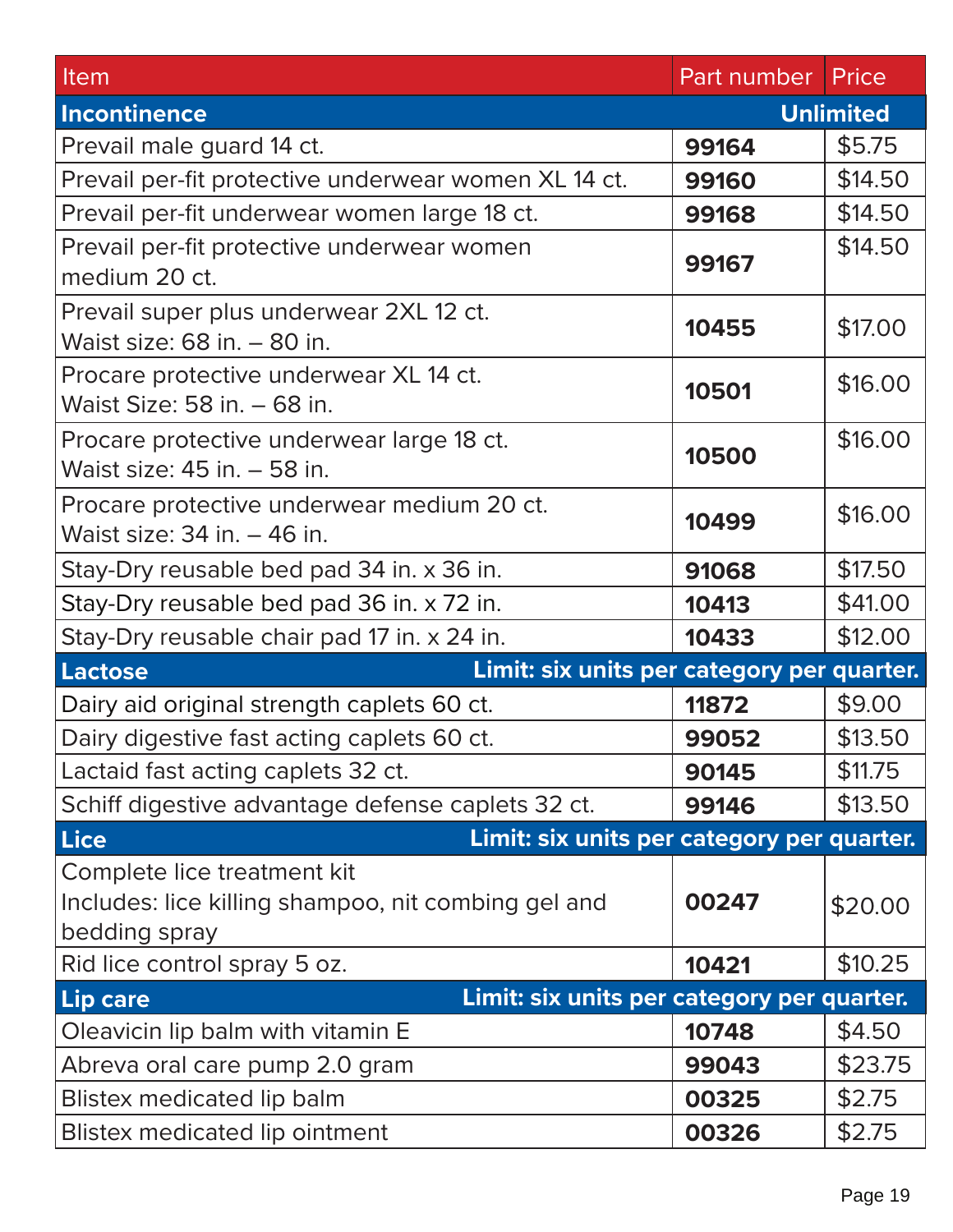| Item                                                                           | Part number Price |         |
|--------------------------------------------------------------------------------|-------------------|---------|
| Limit: six units per category per quarter.<br><b>Lip care</b>                  |                   |         |
| Campho-phenique cold sore treatment gel .23 oz.                                | 11633             | \$6.25  |
| Medicated lip treatment 2 ct. 7 grams each                                     | 10704             | \$2.25  |
| Neosporin lip overnight renewal .27 oz.                                        | 10406             | \$6.00  |
| Limit: six units per category per quarter.<br><b>Menopause relief</b>          |                   |         |
| Estroven extra strength caplets 28 ct.                                         | 10662             | \$25.00 |
| Estroven PM caplets 30 ct.                                                     | 10667             | \$18.00 |
| Limit: six units per category per quarter.<br><b>Motion sickness</b>           |                   |         |
| Bonine motion sickness 16 ct.                                                  | 10653             | \$8.00  |
| Dramamine tablets 12 ct.                                                       | 90201             | \$6.00  |
| Limit: six units per category per quarter.<br><b>Ointments and topicals</b>    |                   |         |
| Antifungal cream 1 oz.                                                         | 10752             | \$4.00  |
| Bacitracin ointment 1 oz.                                                      | 00065             | \$2.50  |
| Benadryl extra itch cooling spray 2 fl. oz.                                    | 99058             | \$8.00  |
| Calamine lotion 6 fl. oz.                                                      | 90933             | \$3.00  |
| First aid burn gel 4 oz.                                                       | 90471             | \$4.25  |
| Hydrocortisone cream 1% 1 oz.                                                  | 10057             | \$2.25  |
| Hydrocortisone cream 1% 1 oz. maximum strength with<br>aloe anti-itch          | 90935             | \$3.00  |
| Itch relief cream extra soothing 1 oz.                                         | 90095             | \$3.50  |
| Neosporin burn relief ointment 0.5 oz.                                         | 10419             | \$7.25  |
| Neosporin ointment 0.5 oz.                                                     | 00835             | \$5.75  |
| Triple antibiotic ointment plus 1 oz. (generic Neosporin)                      | 90932             | \$6.00  |
| Triple antibiotic ointment tube 1 oz.                                          | 00049             | \$2.50  |
| Wound seal + applicator 4 ct.                                                  | 10482             | \$14.25 |
| Wound seal topical powder 4 ct.                                                | 10475             | \$10.00 |
| Ointments and topicals - analgesics Limit: six units per category per quarter. |                   |         |
| Arthritis pain diclofenac gel 1% 3.53 oz.                                      | 10734             | \$14.50 |
| Aspercreme 1.25 oz.                                                            | 10050             | \$5.00  |
| Aspercreme lidocaine no mess liquid roll on 2.5 oz.                            | 00328             | \$9.75  |
| Bengay vanishing scent topical gel 2 oz.                                       | 10424             | \$6.00  |
| Cortizone-10 cream 2 oz.                                                       | 99100             | \$9.50  |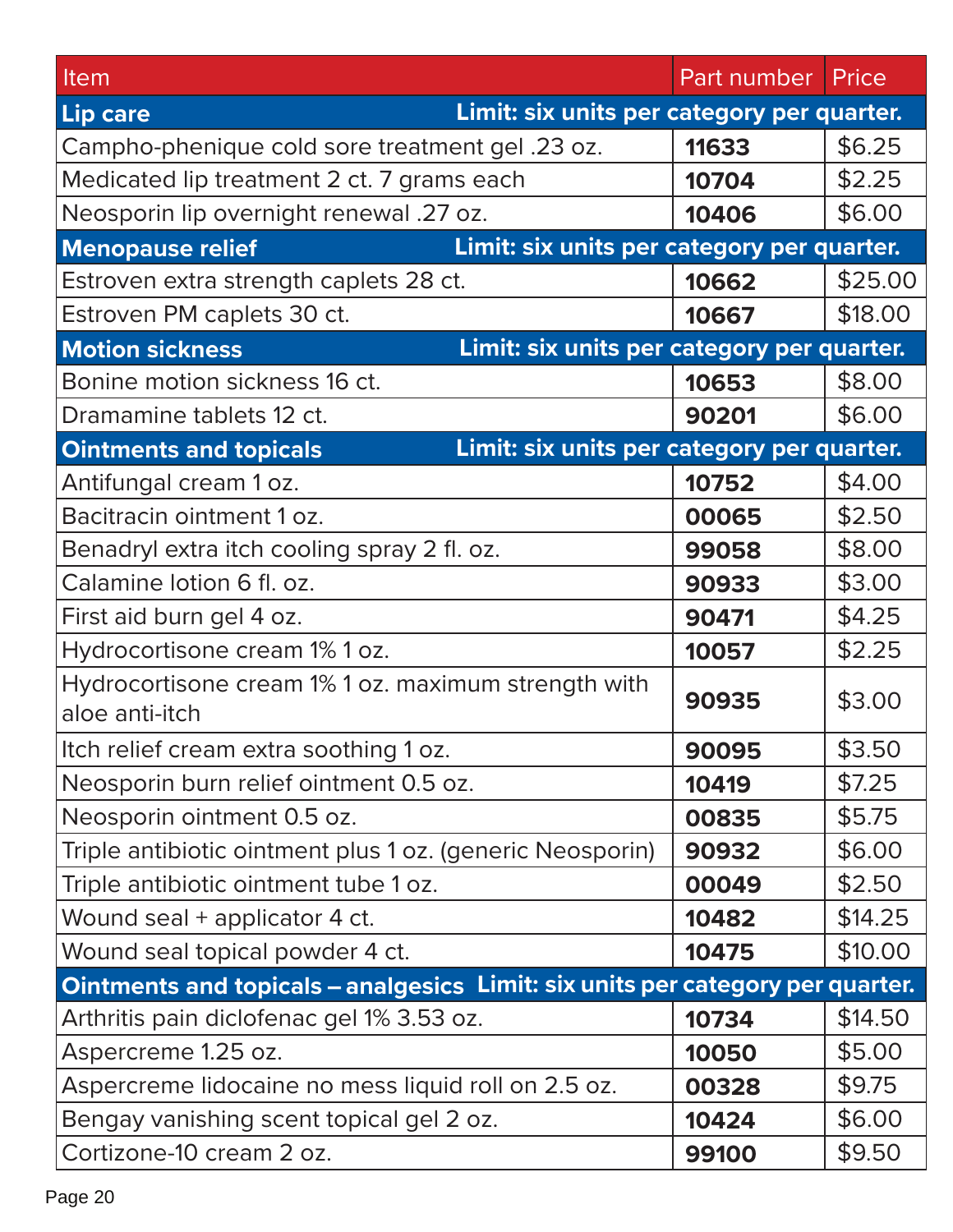| Item                                                                                   | Part number | Price   |
|----------------------------------------------------------------------------------------|-------------|---------|
| Ointments and topicals - analgesics Limit: six units per category per quarter.         |             |         |
| Muscle and joint vanishing scent gel 3 oz.                                             | 90901       | \$3.00  |
| Muscle rub ultra strength pain relieving cream 3 oz.                                   | 90900       | \$3.25  |
| Pain relief lidocaine patches 5 ct.                                                    | 10457       | \$6.00  |
| Salonpas lidocaine plus cream 3 oz.                                                    | 10448       | \$14.50 |
| Salonpas lidocaine plus liquid roll on 3 fl. oz.                                       | 10453       | \$14.50 |
| Tiger balm arthritis rub 4 oz.                                                         | 10636       | \$13.75 |
| Tiger balm pain relieving hydrogel patch large 4 ct.                                   | 10464       | \$8.75  |
| Tiger balm pain relieving patch 5 ct.                                                  | 10465       | \$6.75  |
| Tiger balm rub ultra .63 oz.                                                           | 10462       | \$7.50  |
| Voltaren topical gel 1% 100 grams                                                      | 10664       | \$23.50 |
| Limit: six units per category per quarter.<br><b>Ointments and topicals - cleaners</b> |             |         |
| Alcohol wipes 1 in. x 2 in. 200 ct.                                                    | 00050F      | \$3.50  |
| Bactine maximum pain relieving cleansing spray 5 fl. oz.                               | 00329       | \$9.00  |
| Decolorized iodine 2 fl. oz.                                                           | 91091       | \$4.50  |
| Dynawound wound cleanser 8 fl. oz.                                                     | 10484       | \$5.00  |
| Band-aid hurt free antiseptic wash 6 fl. oz.                                           | 10321       | \$4.50  |
| Band-aid antiseptic cleaning spray                                                     | 10737       | \$8.00  |
| Limit: six units per category per quarter.<br><b>Pain relief</b>                       |             |         |
| Advil coated caplets 200mg 50 ct.                                                      | 91077       | \$9.50  |
| Advil coated tablets 200mg 100 ct.                                                     | 90658       | \$15.25 |
| Advil liqui-gels 200mg 20 ct.                                                          | 91059       | \$5.75  |
| Advil liqui-gels 200mg 80 ct.                                                          | 99097       | \$15.75 |
| Advil migraine liqui-gels 200mg 20 ct.                                                 | 99098       | \$5.75  |
| Advil pm coated caplets 200mg 40 ct.                                                   | 91065       | \$10.50 |
| Advil pm liqui-gels 200mg 20 ct.                                                       | 99099       | \$8.50  |
| Aleve back and muscle pain tablets 100 ct.                                             | 10625       | \$20.50 |
| Aleve easy open cap 220mg gelcaps 40 ct.                                               | 11704       | \$9.50  |
| Aleve easy open cap caplets 90 ct.                                                     | 10782       | \$14.25 |
| Aleve liquid gels 220mg 80 ct.                                                         | 99117       | \$18.50 |
| Aleve pm caplets 220mg 20 ct.                                                          | 99023       | \$7.25  |
| Arthritis pain relief tablets apap 650mg 24 ct.                                        | 90601       | \$4.50  |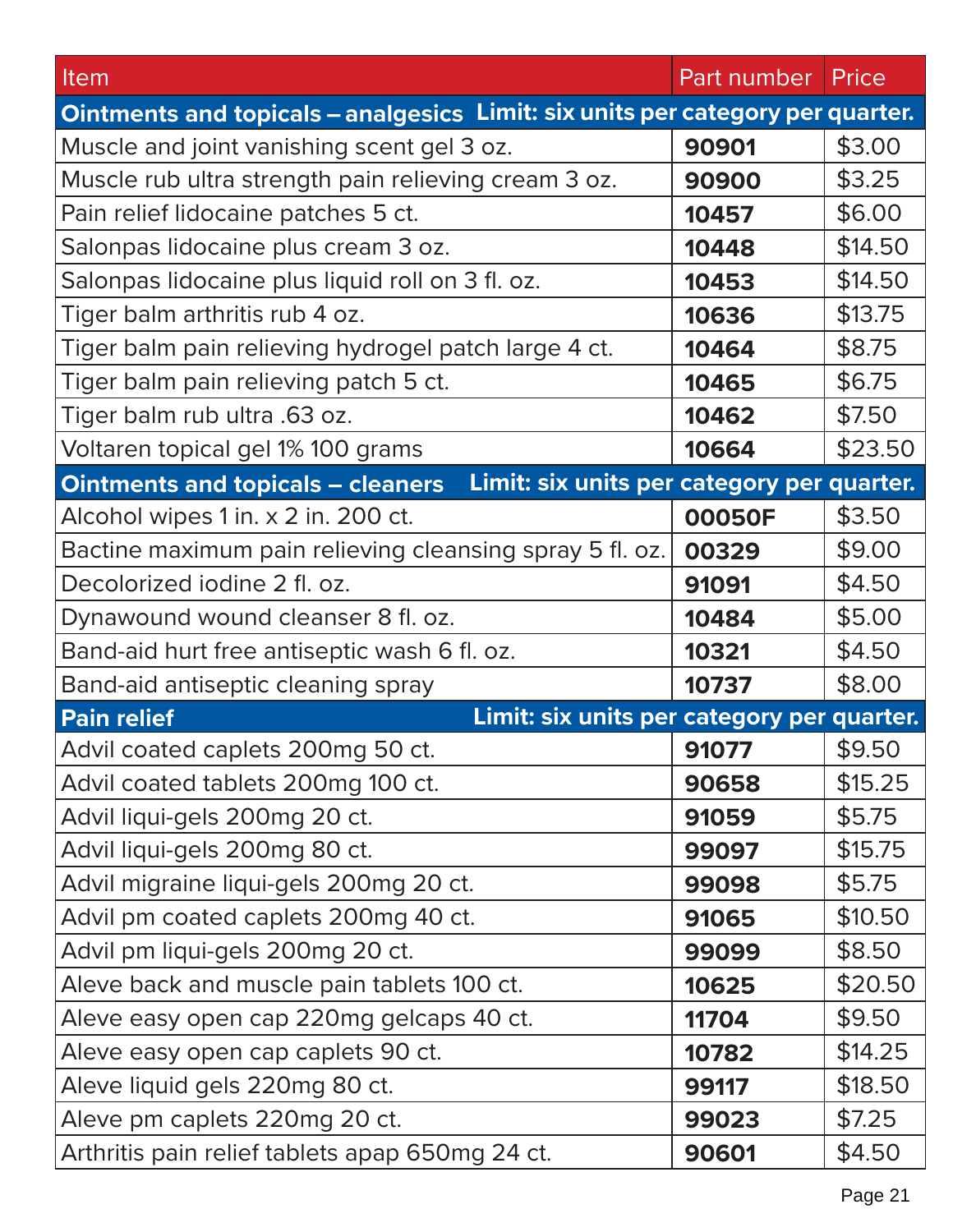| Item                                                                   | Part number | Price   |
|------------------------------------------------------------------------|-------------|---------|
| Limit: six units per category per quarter.<br><b>Pain relief</b>       |             |         |
| Aspirin 81mg chewable tablets orange 36 ct.                            | 90598       | \$2.50  |
| Bayer aspirin low dose tablets 81mg 120 ct.                            | 99026       | \$9.50  |
| Bayer aspirin tablets 325mg 100 ct.                                    | 99027       | \$9.50  |
| Bayer aspirin tablets 325mg 200 ct.                                    | 10619       | \$19.50 |
| Bayer chewable aspirin tablets 81mg cherry 36 ct.                      | 90662       | \$4.50  |
| Bayer extra strength aspirin caplets 500mg 100 ct.                     | 10620       | \$15.75 |
| Chewable aspirin 81mg tablets orange 36 ct.                            | 90902       | \$1.75  |
| Ecotrin tablets 325mg 125 ct.                                          | 00372       | \$10.00 |
| Excedrin extra strength caplets 100 ct.                                | 99101       | \$14.50 |
| Excedrin migraine caplets 24 ct.                                       | 99102       | \$5.75  |
| Extra strength Tylenol 500mg 50 packets of 2 100 ct.                   | 00098f      | \$14.50 |
| Headache relief extra strength tablets 50 ct.                          | 99106       | \$3.75  |
| Ibuprofen IB caplets 200mg 100 ct.                                     | 90600n      | \$3.25  |
| Low dose aspirin tablets 81mg 120 ct.                                  | 11876n      | \$2.75  |
| Motrin IB caplets 200mg 100 ct.                                        | 90659       | \$12.00 |
| Motrin IB caplets 200mg 50 ct.                                         | 91074       | \$8.25  |
| Motrin IB liquid gels 200mg 20 ct.                                     | 99103       | \$5.75  |
| Naproxen caplets 220mg 100 ct. (generic aleve)                         | 90602n      | \$7.25  |
| Non aspirin acetaminophen pm caplets 500mg 50 ct.                      | 90904       | \$2.25  |
| Non-aspirin acetaminophen extra strength<br>caplets 500mg apap 100 ct. | 90599n      | \$3.00  |
| Non-aspirin acetaminophen regular strength<br>tablets 325mg 100 ct.    | 90903       | \$2.50  |
| St. Joseph low dose aspirin micro tablets 81mg 120 ct.                 | 91058       | \$7.50  |
| St. Joseph low dose chewable aspirin 81mg 36 ct.                       | 91057       | \$2.50  |
| Tylenol 8 hour arthritis 650mg 100 ct.                                 | 10416       | \$15.25 |
| Tylenol 8 hour arthritis 650mg 24 ct.                                  | 10408       | \$5.25  |
| Tylenol extra strength caplets 500mg 100 ct.                           | 99059       | \$13.75 |
| Tylenol extra strength caplets 500mg 24 ct.                            | 99060       | \$5.25  |
| Tylenol pm caplets 500mg 24 ct.                                        | 99061       | \$6.50  |
| Tylenol regular strength tablets 325mg 100 ct.                         | 99062       | \$11.50 |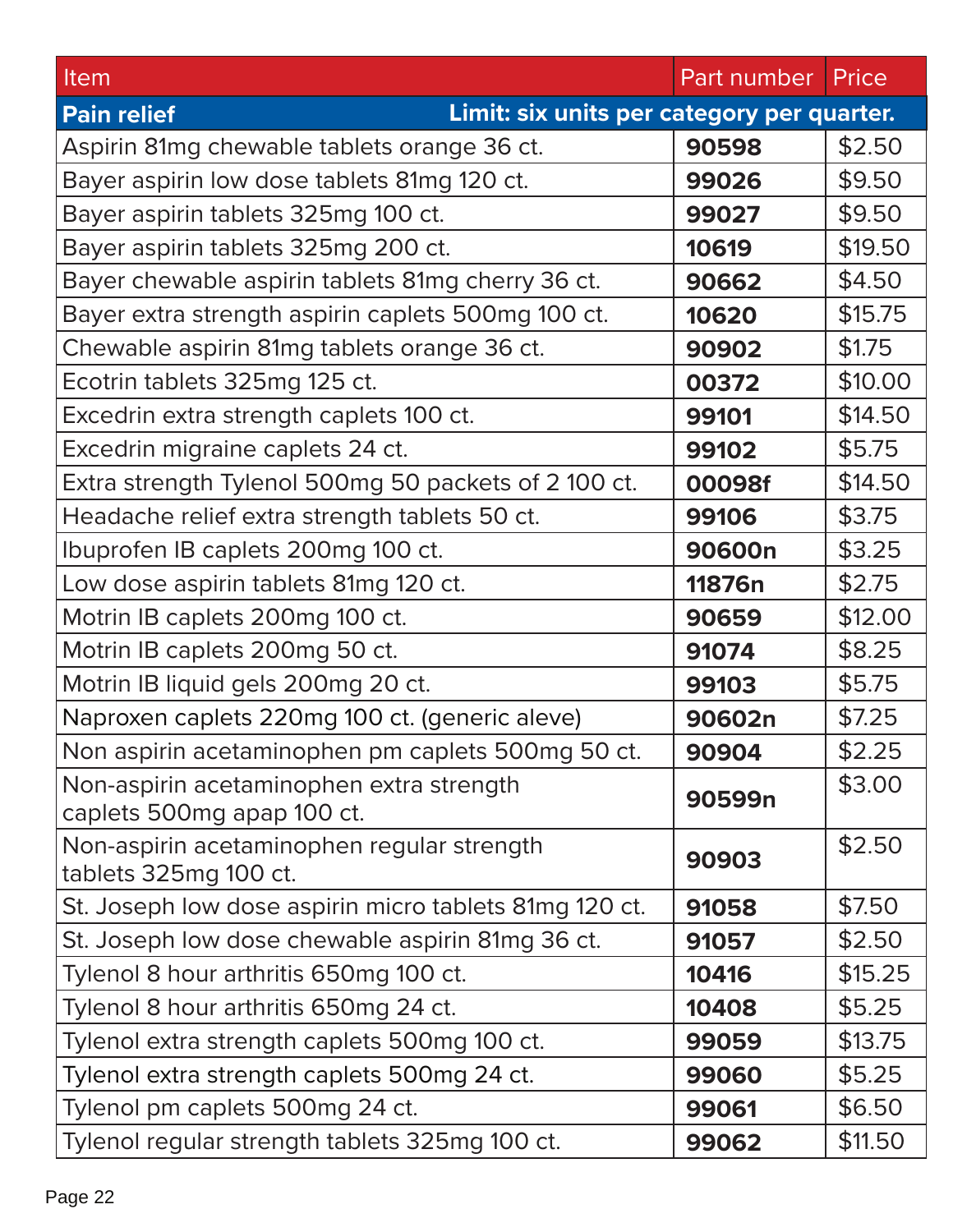| Item                                                                      | Part number | Price   |
|---------------------------------------------------------------------------|-------------|---------|
| <b>Pain relief - TENS units</b><br>Limit: one unit per category per year. |             |         |
| AccuRelief complete 3-in-1 pain relief device                             | 10801       | \$55.00 |
| Dual channel TENS pain relief device                                      |             |         |
| Warning: This stimulator must not be used in                              | 10710       |         |
| combination with the following medical devices:                           |             | \$38.00 |
| pacemakers, respirators, electrocardiographs.                             |             |         |
| <b>Personal protective equipment - PPE</b>                                |             |         |
| Limit: six units per category per quarter.                                |             |         |
| Disposable face masks 50 ct.                                              | 10695       | \$18.00 |
| Hand sanitizer with pump 8 oz.                                            | 10800       | \$6.00  |
| Hand sanitizer 2 oz.                                                      | 12022       | \$2.00  |
| Hand sanitizer 4 oz.                                                      | 12001       | \$4.00  |
| Hand sanitizer 8 oz.                                                      | 00142       | \$6.00  |
| Personal protection kit                                                   |             |         |
| Contains: disposable masks, hand sanitizer and                            | 911-11410   | \$7.50  |
| disposable gloves.                                                        |             |         |
| Limit: six units per category per quarter.<br><b>PPE – gloves</b>         |             |         |
| Curad nitrile exam gloves 10 ct.<br>One size fits most                    | 10492       | \$2.50  |
| Vinyl gloves size extra large 100 ct.                                     | 10011       | \$10.50 |
| Vinyl gloves size large 100 ct.                                           | 10010       | \$10.50 |
| Vinyl gloves size medium 100 ct.                                          | 10009       | \$10.50 |
| Vinyl gloves size small 100 ct.                                           | 10008       | \$10.50 |
| <b>Respiratory relief</b><br>Limit: one unit per category per year.       |             |         |
| Cool mist humidifier                                                      | 10633       | \$40.00 |
| Steam inhaler                                                             | 10459       | \$45.00 |
| Limit: six units per category per quarter.<br><b>Skin care</b>            |             |         |
| Aloe with lidocaine gel burn relief 8 oz.                                 | 90951       | \$4.00  |
| Aveeno anti-itch lotion 4 oz.                                             | 99056       | \$9.00  |
| Dermarest medicated psoriasis gel 4 fl. oz.                               | 00330       | \$10.25 |
| Gold bond eczema relief cream 5.5 oz.                                     | 10220       | \$12.50 |
| Neutrogena on the spot treatment .75 oz.                                  | 10740       | \$10.50 |
| Scar away gel .35 oz.                                                     | 10628       | \$17.75 |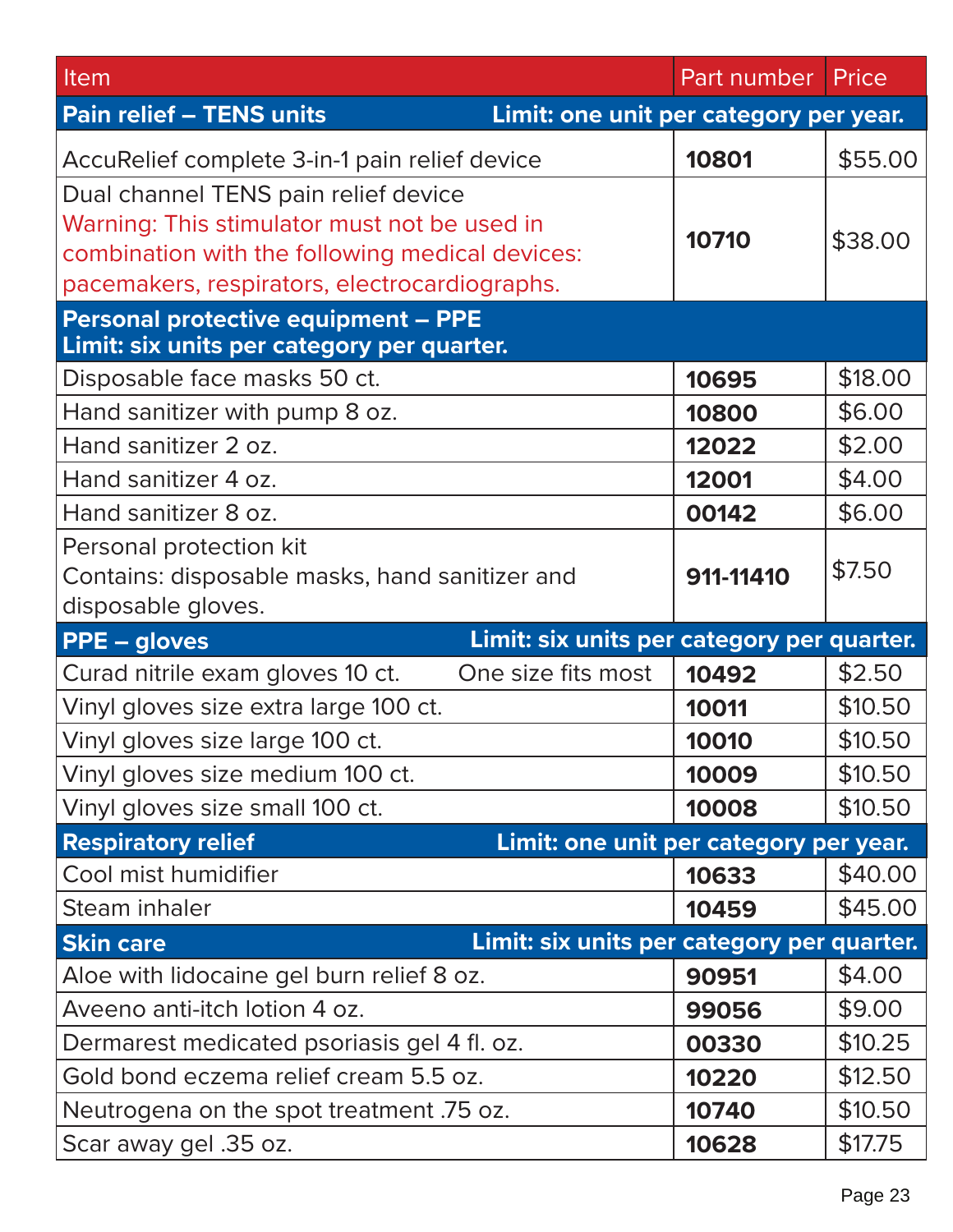| Item                                                                       | Part number   Price |         |
|----------------------------------------------------------------------------|---------------------|---------|
| Limit: six units per category per quarter.<br><b>Skin care</b>             |                     |         |
| Scar relief gel 1.76 oz.                                                   | 10523               | \$9.00  |
| Shingles gel 1 fl. oz.                                                     | 10747               | \$24.00 |
| Limit: six units per category per quarter.<br><b>Skin care - sunscreen</b> |                     |         |
| Banana boat sport SPF 30 - 3 oz.                                           | 10516               | \$5.00  |
| Banana boat sport SPF 50 - 8 oz.                                           | 10517               | \$13.25 |
| Coppertone sport sunscreen SPF 30 - 7 oz.                                  | 10411               | \$14.25 |
| Coppertone sport sunscreen SPF 50 - 7 oz.                                  | 10428               | \$15.00 |
| Coppertone sunscreen SPF 30 - 8 oz.                                        | 90058               | \$13.00 |
| Neutrogena sheer zinc sunscreen SPF 50 - 3 oz.                             | 10412               | \$12.50 |
| Sunscreen SPF 50 - 8 oz.                                                   | 90063               | \$8.00  |
| Limit: six units per category per quarter.<br><b>Sleep aid</b>             |                     |         |
| Extended relief melatonin dual action release tablets<br>90 ct.            | 10753               | \$17.00 |
| Rest simply nighttime sleep-aid 25 mg caplets 24 ct.                       | 10505               | \$4.50  |
| Sleep aid tablets 32 ct. (generic Sominex)                                 | 90925               | \$4.00  |
| Sleep aid tablets 16 ct. (generic Unisom)                                  | 90927               | \$5.00  |
| Unisom sleepgels 32 ct.                                                    | 10225               | \$12.75 |
| ZZZQuil sleepaid liquicaps 24 ct.                                          | 10524               | \$11.50 |
| Limit: six units per category per quarter.<br><b>Smoking cessation</b>     |                     |         |
| Nicotine gum 2mg - 40 ct.                                                  | 99913               | \$25.00 |
| Nicotine gum 4mg - 40 ct.                                                  | 99914               | \$24.00 |
| Nicotine lozenges 2mg - 72 ct.                                             | 99915               | \$44.00 |
| Nicotine lozenges 4mg - 72 ct.                                             | 99916               | \$44.00 |
| Nicotine patch step 1 - 21mg - 7 ct.                                       | 99918               | \$20.00 |
| Nicotine patch step 2 - 14mg - 7 ct.                                       | 99917               | \$28.00 |
| Nicotine patch step 3 - 7mg - 7 ct.                                        | 99919               | \$20.00 |
| Nicotine patches step 1 - 21mg - 14 ct.                                    | 10407               | \$34.00 |
| Nicotine patches step 2 - 14mg - 14 ct.                                    | 10423               | \$34.00 |
| Nicotine patches step 3 - 7mg - 14 ct.                                     | 10437               | \$34.00 |
| Nicotine patches step 1 - 21mg - 28 ct.                                    | 10414               | \$68.00 |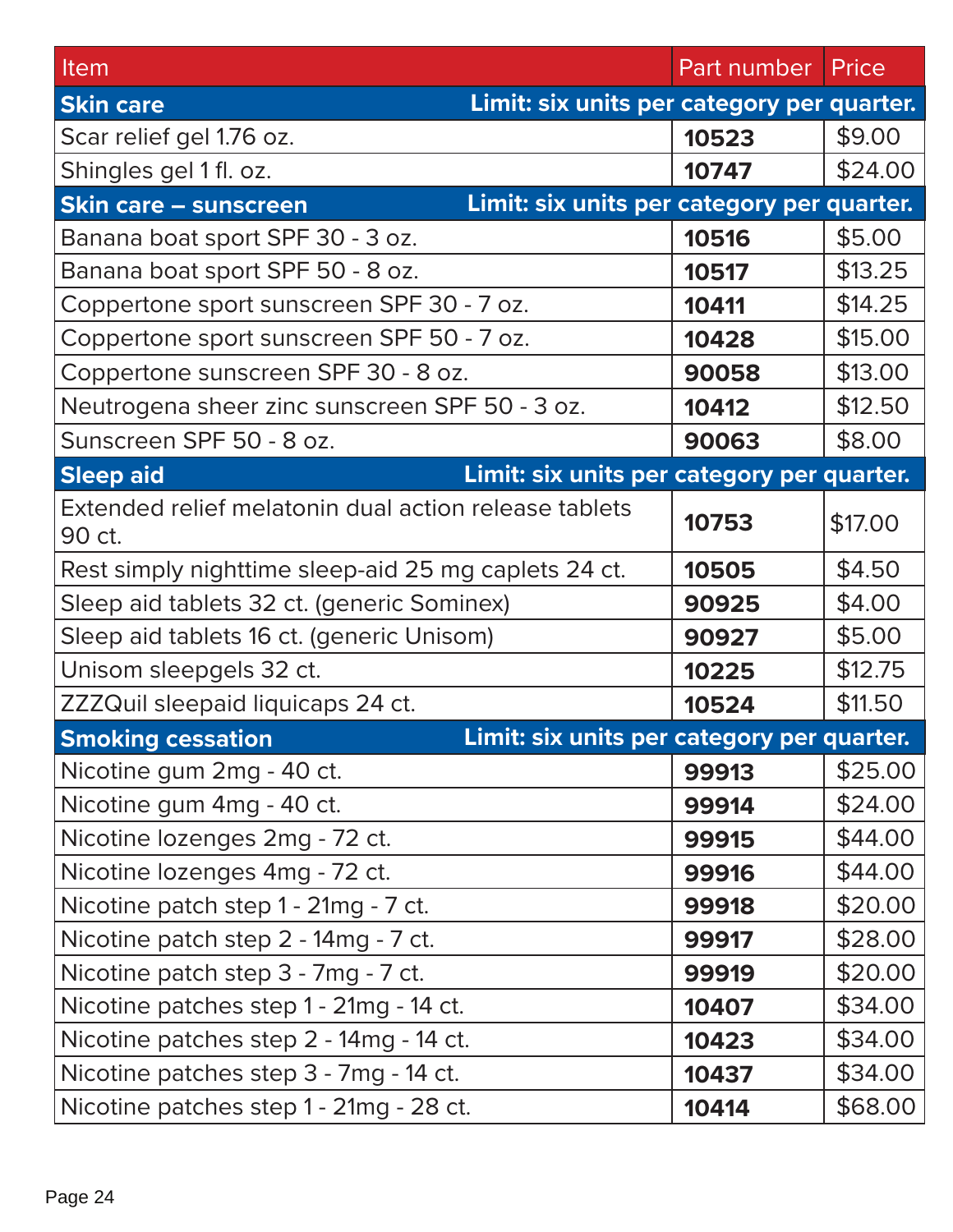| Item                                                                       | Part number | Price   |
|----------------------------------------------------------------------------|-------------|---------|
| Limit: six units per category per quarter.<br><b>Stomach and laxatives</b> |             |         |
| Anti-diarrheal caplets 2mg 24 ct.                                          | 90120       | \$4.75  |
| Anti-diarrheal/anti-gas 2mg tablets 12 ct.                                 | 10504       | \$4.50  |
| Anti-nausea liquid cherry 4 fl. oz.                                        | 90596       | \$3.50  |
| Beano tablets 30 ct.                                                       | 11824       | \$7.50  |
| Clearlax 17.9 oz.                                                          | 10483       | \$21.00 |
| Clearlax 8.3 oz.                                                           | 10480       | \$13.50 |
| Enema laxative adult 4.5 oz.                                               | 90918       | \$2.25  |
| Ex-lax chocolate 24 ct.                                                    | 91053       | \$8.25  |
| Gas-x extra strength softgels 10 ct.                                       | 91052       | \$3.75  |
| Gentle stool softener 25 ct.                                               | 90590       | \$3.50  |
| Imodium AD caplets 24 ct.                                                  | 00836       | \$15.00 |
| Imodium liquid 4 oz.                                                       | 90657       | \$7.75  |
| Laxative bisacodyl 25 ct.                                                  | 90589       | \$2.50  |
| Miralax OTC 7 dose 4.1 oz.                                                 | 90883       | \$10.00 |
| Phillips stool softener 30 ct.                                             | 99035       | \$6.75  |
| Senna laxative tablets 100 ct.                                             | 90644       | \$4.50  |
| Stomach relief tablets 30 ct.                                              | 10429       | \$4.25  |
| <b>Stomach - antacids and acid reducers</b>                                |             |         |
| Limit: six units per category per quarter.                                 |             |         |
| Alka-seltzer original foil tablets 36 ct.                                  | 91048       | \$8.00  |
| Antacid and pain relief effervescent tablets 36 ct.                        | 90649       | \$5.00  |
| Chewy delights cherry 32 ct. (generic Tums)                                | 00335       | \$5.00  |
| Famotidine acid reducer tablets 10mg 30 ct.<br>(generic Pepcid)            | 90648       | \$6.75  |
| Gelusil antacid 100 ct.                                                    | 10651       | \$9.75  |
| Generic tums 96 ct. Flavors vary                                           | 90919       | \$4.00  |
| Lansoprazole 15mg tablets 14 ct. (generic Prevacid)                        | 90984       | \$16.00 |
| Omeprazole 20mg tablets 14 ct. (generic Prilosec)                          | 91070       | \$17.00 |
| Omeprazole 20mg tablets 28 ct. (generic Prilosec)                          | 90982       | \$30.00 |
| Omeprazole dissolving tablets 42 ct. strawberry flavor                     | 10439       | \$26.00 |
| Pepcid complete cool mint chewable tablets 25 ct.                          | 00206       | \$13.50 |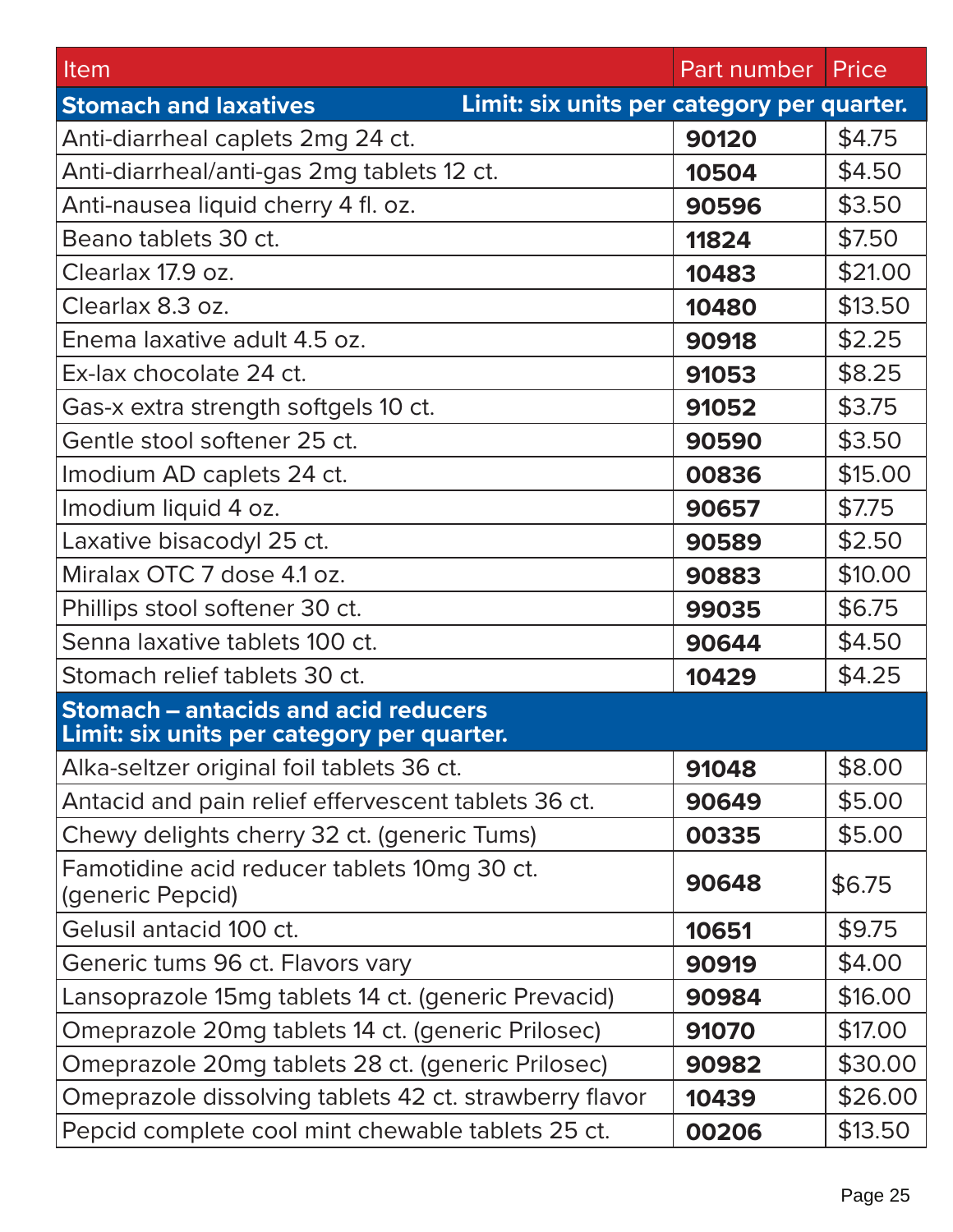| Item                                                                                      | Part number   Price |         |
|-------------------------------------------------------------------------------------------|---------------------|---------|
| <b>Stomach – antacids and acid reducers</b><br>Limit: six units per category per quarter. |                     |         |
| Pepcid complete on the go chewable tablets 8 ct.                                          | 10630               | \$7.00  |
| Pepto bismol 4 fl. oz.                                                                    | 90923               | \$5.00  |
| Prilosec 20mg OTC tablets 28 ct.                                                          | 99105               | \$27.00 |
| Prilosec 20mg OTC tablets wildberry flavor 14 ct.                                         | 91075               | \$18.00 |
| Rolaids advanced antacid plus anti-gas chewable<br>tablets 60 ct.                         | 99154               | \$7.00  |
| Rolaids softchews antacid 12 ct. flavors vary                                             | 99155               | \$3.50  |
| Rolaids ultra antacid chewable tablets fruit 72 ct.                                       | 99156               | \$7.00  |
| Tums 96 ct. flavors vary                                                                  | 90466               | \$7.50  |
| Tums chewy bites 32 ct. assorted berry flavor                                             | 10623               | \$6.00  |
| Tums chewy delights cherry 32 ct.                                                         | 00336               | \$8.50  |
| Ultra strength antacid calcium chewable tablets flavors<br>vary 72 ct.                    | 99144               | \$4.50  |
| Limit: six units per category per quarter.<br><b>Supports - ankle</b>                     |                     |         |
| Adjustable ankle support                                                                  | 10007               | \$11.50 |
| <i>*Contains latex</i><br>Procare elastic ankle support small<br>$7.75$ in $-8.5$ in.     | 90620               | \$5.75  |
| Procare elastic ankle support medium<br><i>*Contains latex</i><br>$8.5$ in $-10$ in.      | 90619               | \$5.75  |
| Procare elastic ankle support large<br>*Contains latex<br>$9.5$ in. $-10.5$ in.           | 90618               | \$5.75  |
| Procare elastic ankle support XL<br>*Contains latex<br>$10.5$ in $-11.5$ in.              | 90621               | \$6.75  |
| Procare elastic ankle support XXL<br><i>*Contains latex</i><br>$11.5$ in $-12.5$ in.      | 90629               | \$6.75  |
| Limit: six units per category per quarter.<br><b>Supports – back</b>                      |                     |         |
| Back support large 39 in. - 50 in.                                                        | 90208               | \$41.00 |
| Back support small/medium 29 in. - 39 in.                                                 | 90449               | \$41.00 |
| Mueller back brace adjustable 28 in. - 50 in.                                             | 90209               | \$25.00 |
| Mueller back brace lumbar universal fits<br>28 in. - 50 in. waist                         | 90210               | \$32.25 |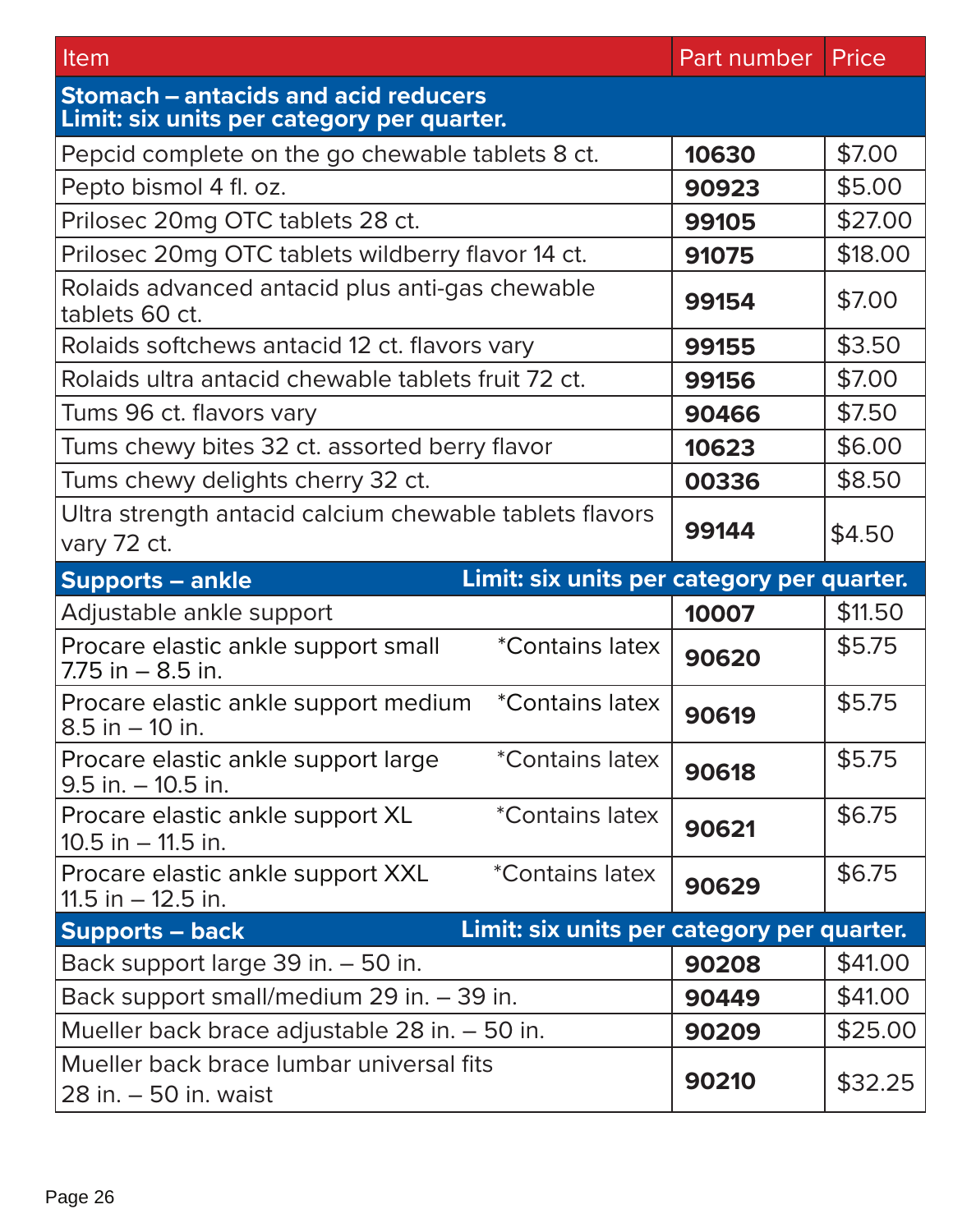| Item                                                                          | Part number | Price   |
|-------------------------------------------------------------------------------|-------------|---------|
| Limit: six units per category per quarter.<br><b>Supports - elbow</b>         |             |         |
| Adjustable arm sling                                                          | 10659       | \$9.25  |
| Neoprene elbow support - one size fits all                                    | 10790       | \$18.50 |
| Procare elastic elbow support small 8 in. - 9 in.<br><i>*Contains latex</i>   | 90627       | \$6.00  |
| Procare elbow support large 10 in. - 11.5 in.<br><i>*Contains latex</i>       | 90626       | \$6.00  |
| Procare elbow support XL 11.5 in. - 13 in.<br><i><b>*Contains latex</b></i>   | 90628       | \$6.00  |
| Tennis elbow support large 12 in. - 14 in.                                    | 10731       | \$16.00 |
| Limit: six units per category per quarter.<br><b>Supports - knee</b>          |             |         |
| DJ orthopedics reddie brace 2XL 25.5 in. - 28 in.                             | 99084       | \$53.00 |
| DJ orthopedics reddie brace XL 23 in. - 25.5 in.                              | 99923       | \$52.00 |
| DJ orthopedics reddie brace large 20.5 in. - 23 in.                           | 99922       | \$52.00 |
| DJ orthopedics reddie brace medium 18 in. - 20.5 in.                          | 99921       | \$52.00 |
| DJ orthopedics reddie brace small 15.5 in. - 18 in.                           | 99920       | \$52.00 |
| Large tera-prene knee support 21.75 in.                                       | 99088       | \$32.00 |
| Procare knee support X-Large 23 in. - 25.5 in.<br>This product contains latex | 90625       | \$6.25  |
| Procare knee support large 20.5 in. - 23 in.<br>This product contains latex   | 90622       | \$6.25  |
| Procare knee support medium 18 in. - 20.5 in.<br>This product contains latex  | 90623       | \$6.25  |
| Procare knee support small 15.5 in. - 18 in.<br>This product contains latex   | 90624       | \$6.25  |
| Limit: six units per category per quarter.<br><b>Supports - stockings</b>     |             |         |
| Anti embolism stocking inspection toe XL                                      | 10444       | \$12.50 |
| Anti embolism stocking inspection toe large                                   | 10443       | \$12.50 |
| Anti embolism stocking inspection toe medium                                  | 10442       | \$12.50 |
| Anti embolism stocking inspection toe small                                   | 10435       | \$12.50 |
| CoolMax white knee high sock XL 8-15 mmHg                                     | 10770       | \$18.00 |
| CoolMax white knee high sock large 8-15 mmHg                                  | 10760       | \$18.00 |
| CoolMax white knee high sock medium 8-15 mmHg                                 | 10791       | \$18.00 |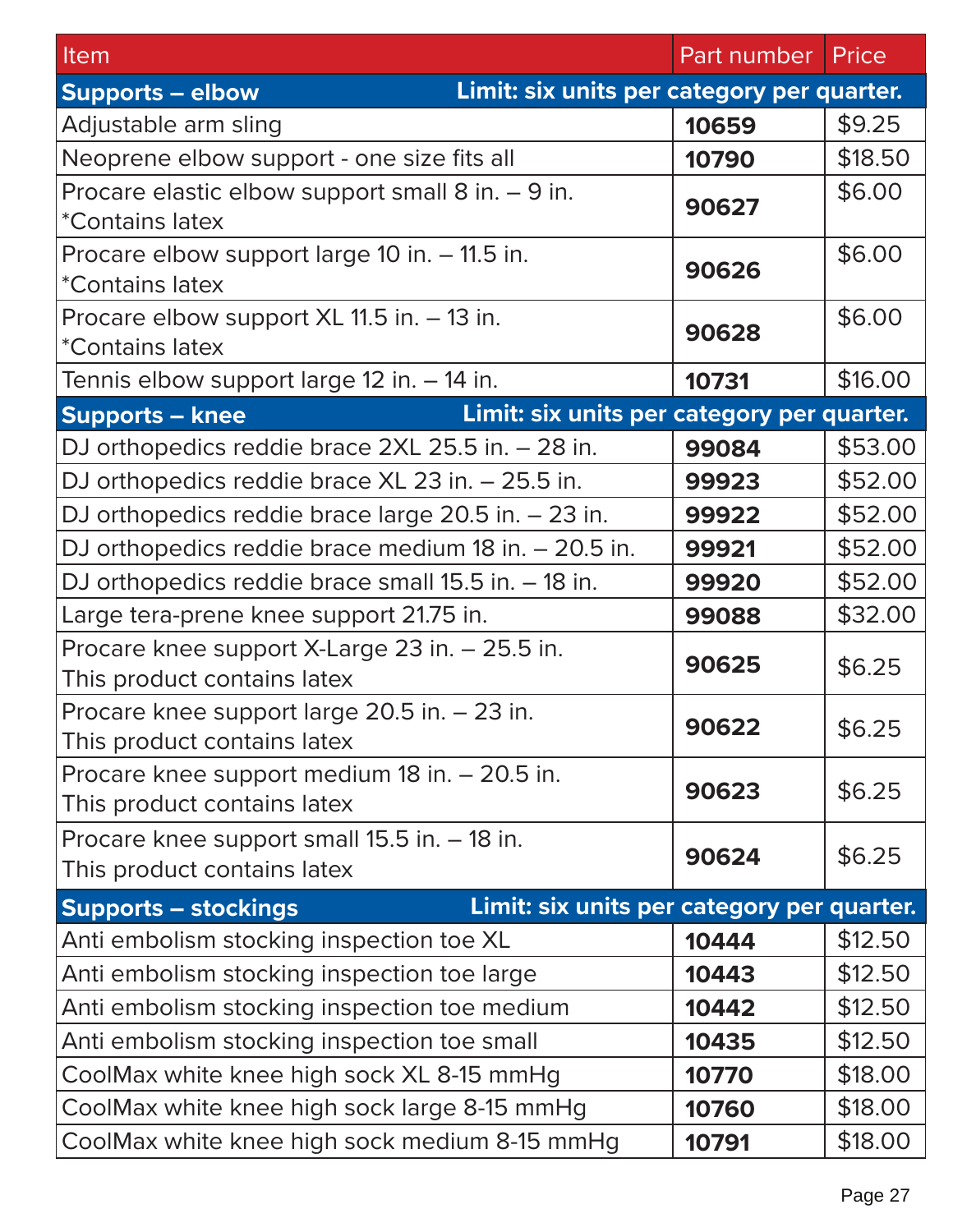| Item                                                                                    | Part number | <b>Price</b> |
|-----------------------------------------------------------------------------------------|-------------|--------------|
| Limit: six units per category per quarter.<br><b>Supports - stockings</b>               |             |              |
| CoolMax white knee high sock small 8-15 mmHg                                            | 10757       | \$18.00      |
| Mens black light support XL 15-20 mmHg                                                  | 00369       | \$22.00      |
| Mens black light support large 15-20 mmHg                                               | 00368       | \$22.00      |
| Mens black light support medium 15-20 mmHg                                              | 00367       | \$22.00      |
| Mens black light support small 15-20 mmHg                                               | 00366       | \$22.00      |
| Unisex beige firm support XL 30-40 mmHg                                                 | 00389       | \$31.00      |
| Unisex beige firm support large 30-40 mmHg                                              | 00388       | \$31.00      |
| Unisex beige firm support medium 30-40 mmHg                                             | 00387       | \$31.00      |
| Unisex beige firm support small 30-40 mmHg                                              | 00386       | \$31.00      |
| Unisex beige medium support XL 20-30 mmHg                                               | 00385       | \$30.00      |
| Unisex beige medium support large 20-30 mmHg                                            | 00384       | \$30.00      |
| Unisex beige medium support medium 20-30 mmHg                                           | 00383       | \$30.00      |
| Unisex beige medium support small 20-30 mmHg                                            | 00382       | \$30.00      |
| Womens beige light support XL 15-20 mmHg                                                | 00365       | \$20.00      |
| Womens beige light support large 15-20 mmHg                                             | 00364       | \$20.00      |
| Womens beige light support medium 15-20 mmHg                                            | 00363       | \$20.00      |
| Womens beige light support small 15-20 mmHg                                             | 00362       | \$20.00      |
| Limit: six units per category per quarter.<br><b>Supports - wrist</b>                   |             |              |
| Adjustable wrist support - one size fits all                                            | 91095       | \$8.50       |
| Quick-fit wrist support left - one size fits all                                        | 91096       | \$18.50      |
| Quick-fit wrist support right - one size fits all                                       | 99119       | \$18.50      |
| Wristlet                                                                                | 91097       | \$4.00       |
| Limit: six units per category per quarter.<br><b>Supports – cushions</b>                |             |              |
| Coccyx cushion                                                                          | 10751       | \$27.00      |
| Lumbar cushion                                                                          | 10744       | \$18.25      |
| <b>Vitamins, minerals and supplements</b><br>Limit: six units per category per quarter. |             |              |
| B-12 1000 mcg melts 100 ct.                                                             | 00294       | \$9.75       |
| B-Complex softgels 100 ct.                                                              | 90298       | \$8.75       |
| Biotin 10,000 mcg 100 ct.                                                               | 10642       | \$10.50      |
| Calcium 500mg + D tablets 130 ct.                                                       | 00339       | \$13.00      |
| Calcium 600mg + D 200 IU tablets 60 ct.                                                 | 90230       | \$3.00       |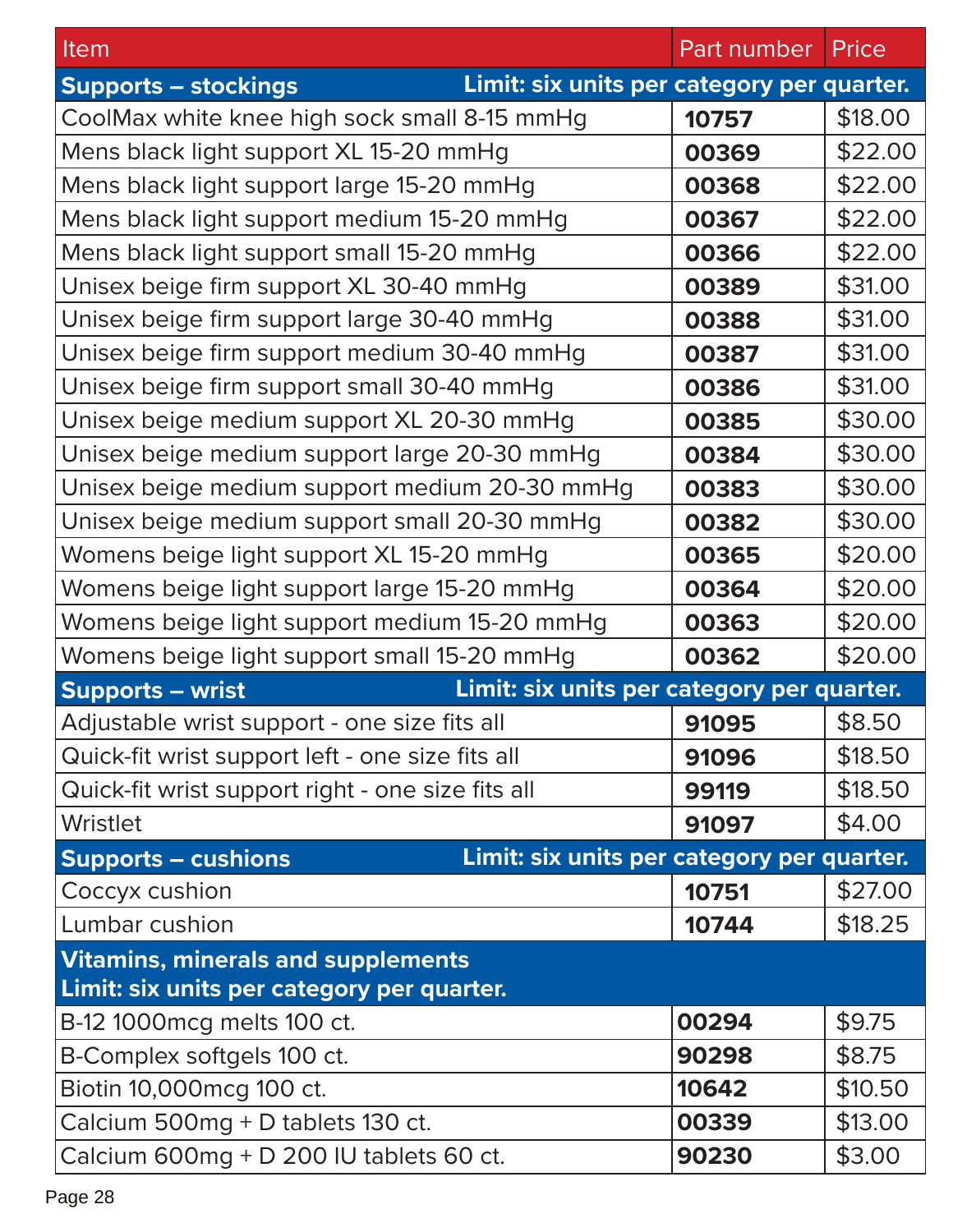| Item                                                                       | Part number | Price   |
|----------------------------------------------------------------------------|-------------|---------|
| <b>Vitamins, minerals and supplements</b>                                  |             |         |
| Limit: six units per category per quarter.                                 |             |         |
| Calcium Citrate Plus D3 tablets 60 ct.                                     | 10520       | \$7.00  |
| Co Q10 100mg softgels 40 ct.                                               | 00360       | \$29.50 |
| Daily men/women maximum vitamin pack 30 ct.                                | 00361       | \$24.00 |
| Daily One multivitamin for women 100 ct.                                   | 90961       | \$11.00 |
| Ferosul 5 iron tablets 100 ct.                                             | 90245       | \$3.00  |
| Fish oil 1000mg softgels 120 ct. - This product is NOT<br>Cholesterol free | 90964       | \$7.00  |
| Folic acid 400mcg tablets 250 ct.                                          | 00343       | \$7.50  |
| Generic centrum silver 125 ct.                                             | 00345       | \$8.00  |
| Geritol multivitamin 100 ct.                                               | 10652       | \$12.25 |
| Glucoflex glucosamine and chondroitin caplets 60 ct.                       | 11869       | \$15.00 |
| Iron 65mg tablets 180 ct.                                                  | 00346       | \$11.25 |
| K 100 mcg tablets 100 ct.                                                  | 99069       | \$4.50  |
| Magnesium 500mg tabs 100 ct.                                               | 90240       | \$4.75  |
| Magnesium citrate 250mg softgels 60 ct.                                    | 00347       | \$14.75 |
| Mega Red omega 3 krill oil 500mg 40 ct.                                    | 10471       | \$39.00 |
| Multi-Vitamin with iron 100 ct.                                            | 90257       | \$4.00  |
| One A Day proactive 65plus for men and women<br>150 ct.                    | 99033       | \$12.75 |
| One A Day womens 50 plus advantage 65 ct.                                  | 90663       | \$12.25 |
| Oyster shell 500mg plus D tablets 150 ct.                                  | 90237       | \$6.00  |
| Potassium gluconate 595mg tablets 100 ct.                                  | 99076       | \$6.75  |
| Quick dissolve vitamin B-12 1000mcg 100 ct.                                | 10745       | \$8.00  |
| Vitamin B-12 250 mcg tablets 100 ct.                                       | 11864       | \$6.50  |
| Vitamin B-12 500 mcg tablets 100 ct.                                       | 91083       | \$10.50 |
| Vitamin B-6 50mg tablets 100 ct.                                           | 90577       | \$4.25  |
| Vitamin C 1000mg tablets 100 ct.                                           | 00349       | \$17.25 |
| Vitamin C chewables wafers 500mg 60 ct.                                    | 00350       | \$11.75 |
| Vitamin C-500 tablets 100 ct.                                              | 11861       | \$4.50  |
| Vitamin D 10mcg tablets 100 ct. (equivalent to 400 IU)                     | 90309       | \$3.00  |
| Vitamin D 2000 IU 60 ct.                                                   | 10746       | \$7.75  |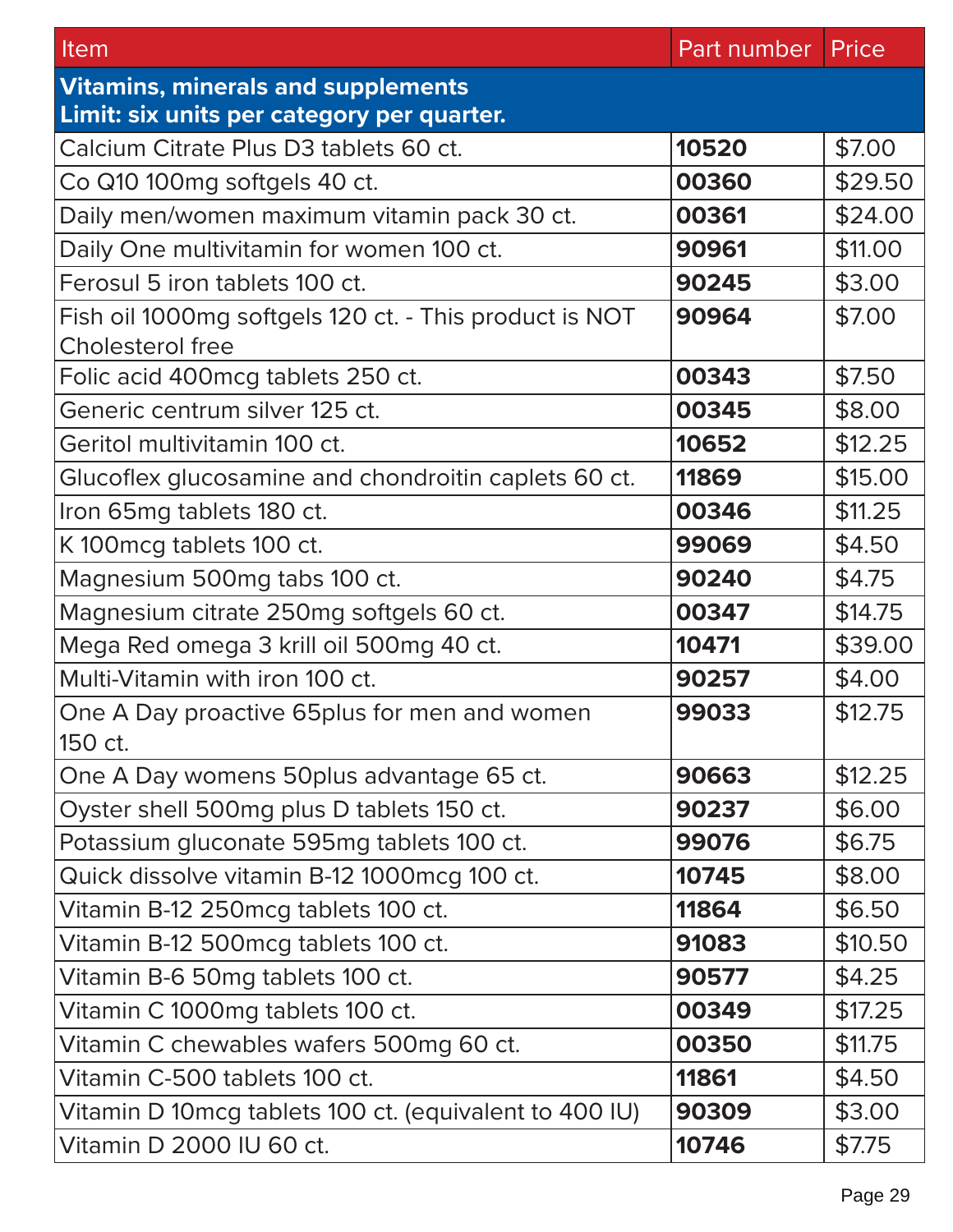| Item                                                                                                     | <b>Part number Price</b> |         |
|----------------------------------------------------------------------------------------------------------|--------------------------|---------|
| <b>Vitamins, minerals and supplements</b><br>Limit: six units per category per quarter.                  |                          |         |
| Vitamin D 5000 IU softgels 100 ct.                                                                       | 99073                    | \$20.00 |
| Vitamin D3 5000 IU softgels 50 ct.                                                                       | 10720                    | \$11.00 |
| Vitamin E 100 IU DI-Alpha softgels 100 ct.                                                               | 90316                    | \$4.00  |
| Vitamin E-400 IU DI-Alpha softgels 90 ct.                                                                | 11862                    | \$7.75  |
| Limit: six units per category per quarter.<br><b>Weight loss</b>                                         |                          |         |
| Alli weight loss 60 ct.<br>Please consult your primary care physician before<br>purchasing this product. | 10402                    | \$65.00 |
| Limit: one unit per category per year<br><b>Weight loss - kitchen scales</b>                             |                          |         |
| Digital kitchen food scale stainless                                                                     | 10507                    | \$19.00 |
| Premium stainless steel digital food scale                                                               | 10521                    | \$22.50 |

#### **Sock and Stocking Sizing Information**

#### **Cotton and polyester diabetic sock sizing chart**

|                      | <b>Men's Shoe Size</b> | <b>Women's Shoe Size</b> |
|----------------------|------------------------|--------------------------|
| Small/Medium         | $7.5 - 10$             | $9 - 11.5$               |
| Large/XL             | $10.5 - 12$            | $12 - 13.5$              |
| <b>King Size XXL</b> | $12.5 - 16$            | $14 +$                   |

#### **Women's beige light support stocking sizing chart**

|         | Ankle               | Calf                   | <b>Women's Shoe Size</b> |
|---------|---------------------|------------------------|--------------------------|
| Small   | $7$ in. $-8$ in.    | $10.5$ in. $-14.5$ in. | $4 - 5$                  |
| Medium  | $8$ in. $-9.5$ in.  | 11.5 in. $-$ 15.5 in.  | $5.5 - 7.5$              |
| Large   | $9.5$ in. $-11$ in. | $12.5$ in. $-17$ in.   | $8 - 10.5$               |
| X-Large | 11 in. $-$ 12.5 in. | $13.5$ in. $-18$ in.   | $11 - 12.5$              |

#### **Men's black light support stocking sizing chart**

|               | Ankle               | Calf                   | <b>US Shoe Size</b> |
|---------------|---------------------|------------------------|---------------------|
| <b>Small</b>  | $7$ in. $-8$ in.    | $10.5$ in. $-14.5$ in. | $5 - 7$             |
| <b>Medium</b> | $8$ in. $-9.5$ in.  | 11.5 in. $-$ 15.5 in.  | $7.5 - 10$          |
| Large         | $9.5$ in. $-11$ in. | $12.5$ in. $-17$ in.   | $10.5 - 12$         |
| X-Large       | 11 in. $-$ 12.5 in. | $13.5$ in. $-18$ in.   | $12.5 - 14$         |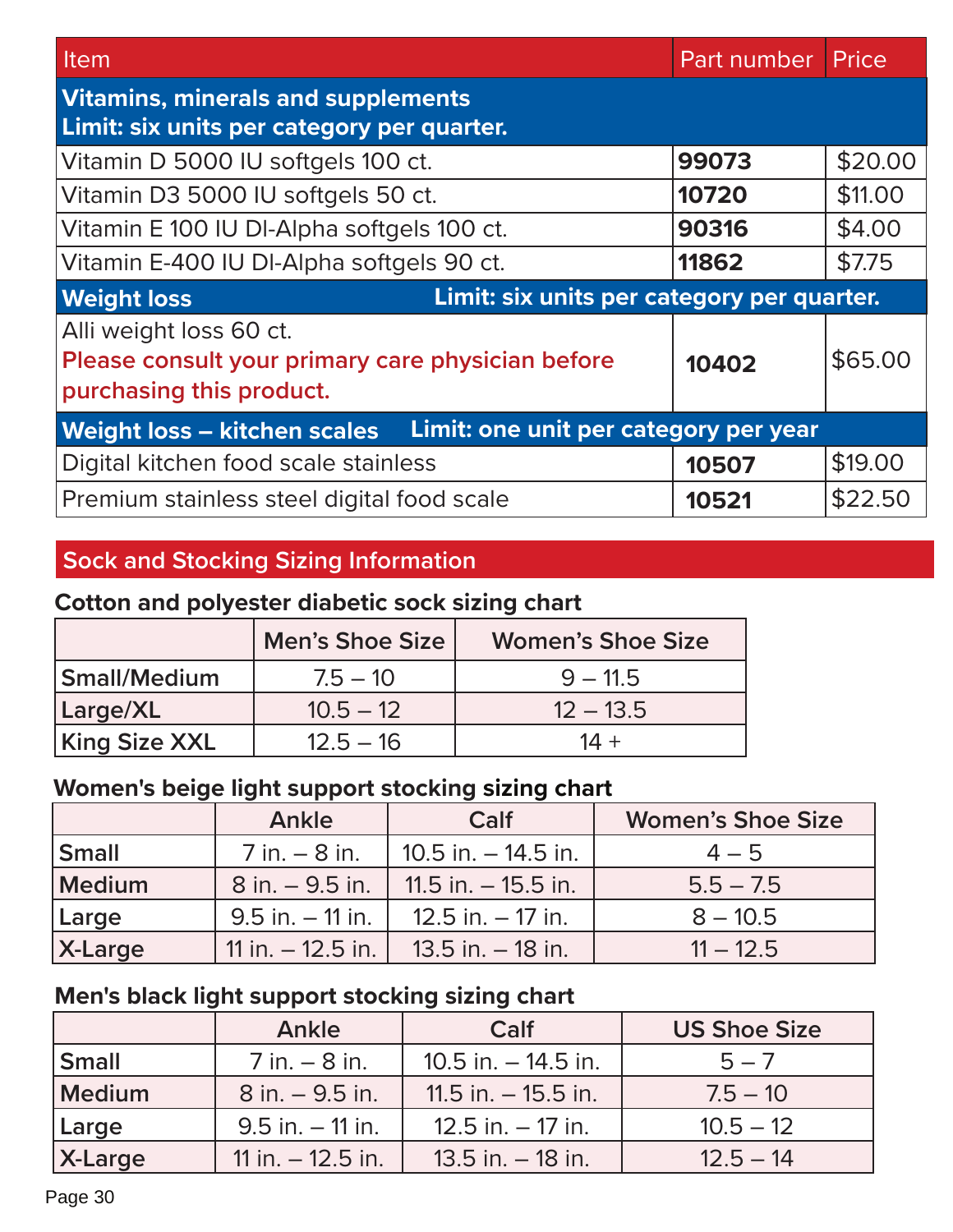#### **Anti-embolism stocking inspection toe sizing chart**

| <b>Size Small</b>                      |                        |  |  |
|----------------------------------------|------------------------|--|--|
| Ankle circumference   7 in. - 7.75 in. |                        |  |  |
| <b>Calf circumference</b>              | $10.5$ in. $-12.5$ in. |  |  |
| <b>Calf length</b>                     | 14 in. $-$ 16 in.      |  |  |

| <b>Size Medium</b>                   |                     |  |  |
|--------------------------------------|---------------------|--|--|
| Ankle circumference 8 in. - 8.75 in. |                     |  |  |
| <b>Calf circumference</b>            | 12.5 in. - 14.5 in. |  |  |
| <b>Calf length</b>                   | $15$ in. $-17$ in.  |  |  |

| <b>Size Large</b>                         |                        |  |  |
|-------------------------------------------|------------------------|--|--|
| Ankle circumference $ 9$ in. $-$ 9.75 in. |                        |  |  |
| <b>Calf circumference</b>                 | $14.5$ in. $-16.5$ in. |  |  |
| <b>Calf length</b>                        | 16 in. – 18 in.        |  |  |

| <b>Size X-Large</b>                      |                     |  |  |
|------------------------------------------|---------------------|--|--|
| Ankle circumference   10 in. - 10.75 in. |                     |  |  |
| <b>Calf circumference</b>                | 16.5 in. - 18.5 in. |  |  |
| <b>Calf length</b>                       | 116 in. – 18 in.    |  |  |

#### **CoolMax white knee high sock sizing chart**

|              | Ankle | Calf                                                              |             | Men's Shoe Size   Women's Shoe Size |
|--------------|-------|-------------------------------------------------------------------|-------------|-------------------------------------|
| <b>Small</b> |       | $\frac{7}{1}$ in. $-$ 8 in. $\frac{110.5}{10.5}$ in. $-$ 14.5 in. | $5 - 7$     | $7 - 9$                             |
|              |       | Medium   8 in. - 9.5 in.   11.5 in. - 15.5 in.                    | $7.5 - 10$  | $9.5 - 11$                          |
| Large        |       | $9.5$ in. $-11$ in.   12.5 in. $-17$ in.                          | $10.5 - 12$ | $11.5 - 13$                         |
|              |       | <b>X-Large</b>   11 in. $-$ 12.5 in.   13.5 in. $-$ 18 in.        | $12.5 - 14$ | $13.5 - 15$                         |

#### **Unisex beige medium support stocking sizing chart**

|              | Ankle | Calf                                                       |             | Men's Shoe Size   Women's Shoe Size |
|--------------|-------|------------------------------------------------------------|-------------|-------------------------------------|
| <b>Small</b> |       | $\frac{7}{1}$ in. $-$ 8 in.   10.5 in. $-$ 14.5 in.        | $5 - 7$     | $7 - 9$                             |
|              |       | <b>Medium</b>   8 in. – 9.5 in.   11.5 in. – 15.5 in.      | $7.5 - 10$  | $9.5 - 11$                          |
| Large        |       | $9.5$ in. – 11 in.   12.5 in. – 17 in.                     | $10.5 - 12$ | $11.5 - 13$                         |
|              |       | <b>X-Large</b>   11 in. $-$ 12.5 in.   13.5 in. $-$ 18 in. | $12.5 - 14$ | $13.5 - 15$                         |

#### **Unisex beige firm support stocking sizing chart**

|         | Ankle               | Calf                   | Men's Shoe Size | <b>Women's Shoe</b><br><b>Size</b> |
|---------|---------------------|------------------------|-----------------|------------------------------------|
| Small   | $7$ in. $-8$ in.    | $10.5$ in. $-14.5$ in. | $5 - 7$         | $7 - 9$                            |
| Medium  | $8$ in. $-9.5$ in.  | $11.5$ in. $-15.5$ in. | $7.5 - 10$      | $9.5 - 11$                         |
| Large   | $9.5$ in. $-11$ in. | $12.5$ in. $-17$ in.   | $10.5 - 12$     | $11.5 - 13$                        |
| X-Large | 11 in. $-$ 12.5 in. | $13.5$ in. $-18$ in.   | $12.5 - 14$     | $13.5 - 15$                        |